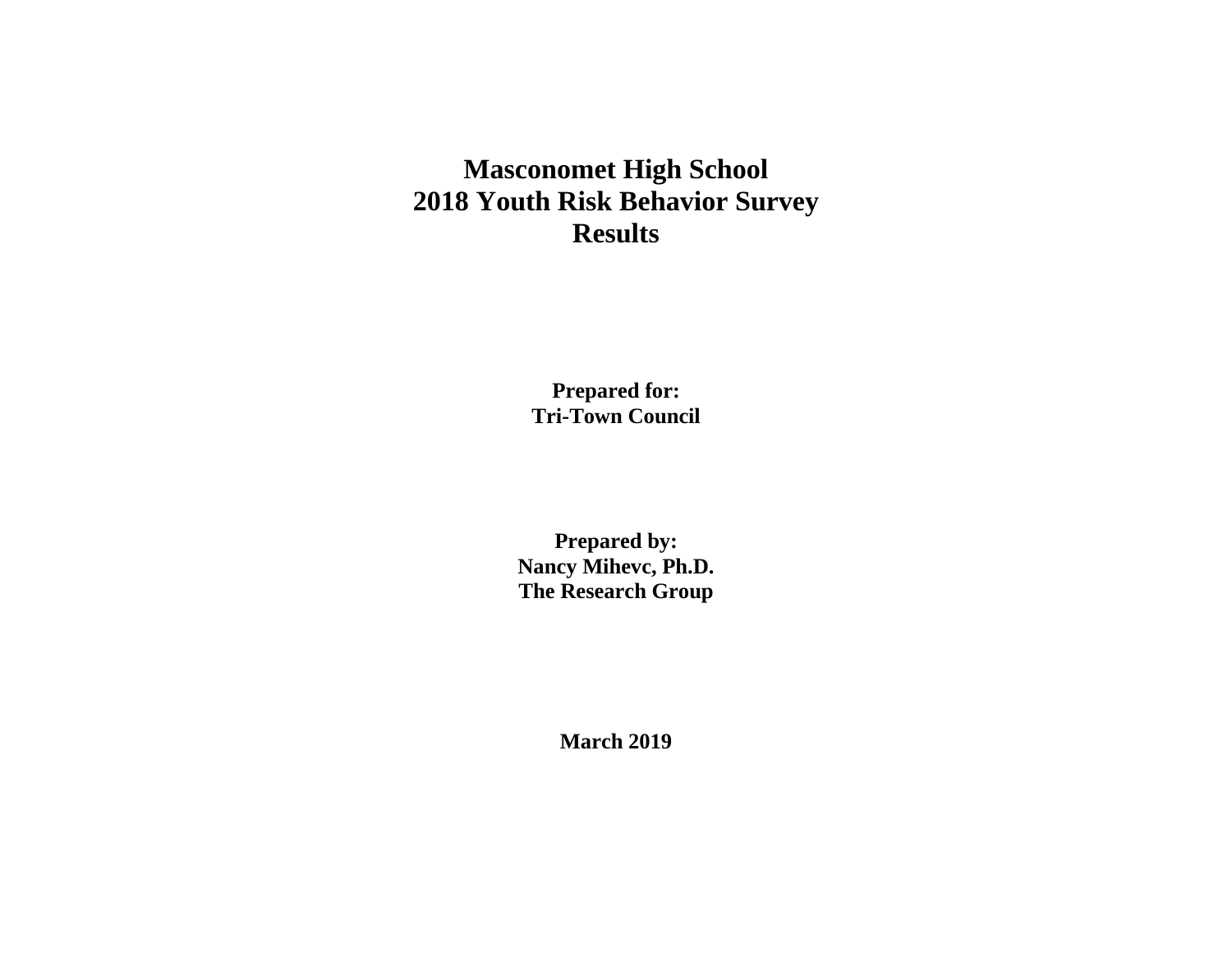# **Table of Contents**

| <b>Substance Use</b> |
|----------------------|
|                      |
|                      |
|                      |
|                      |
|                      |
|                      |
|                      |
|                      |
|                      |
|                      |
|                      |
|                      |
|                      |
|                      |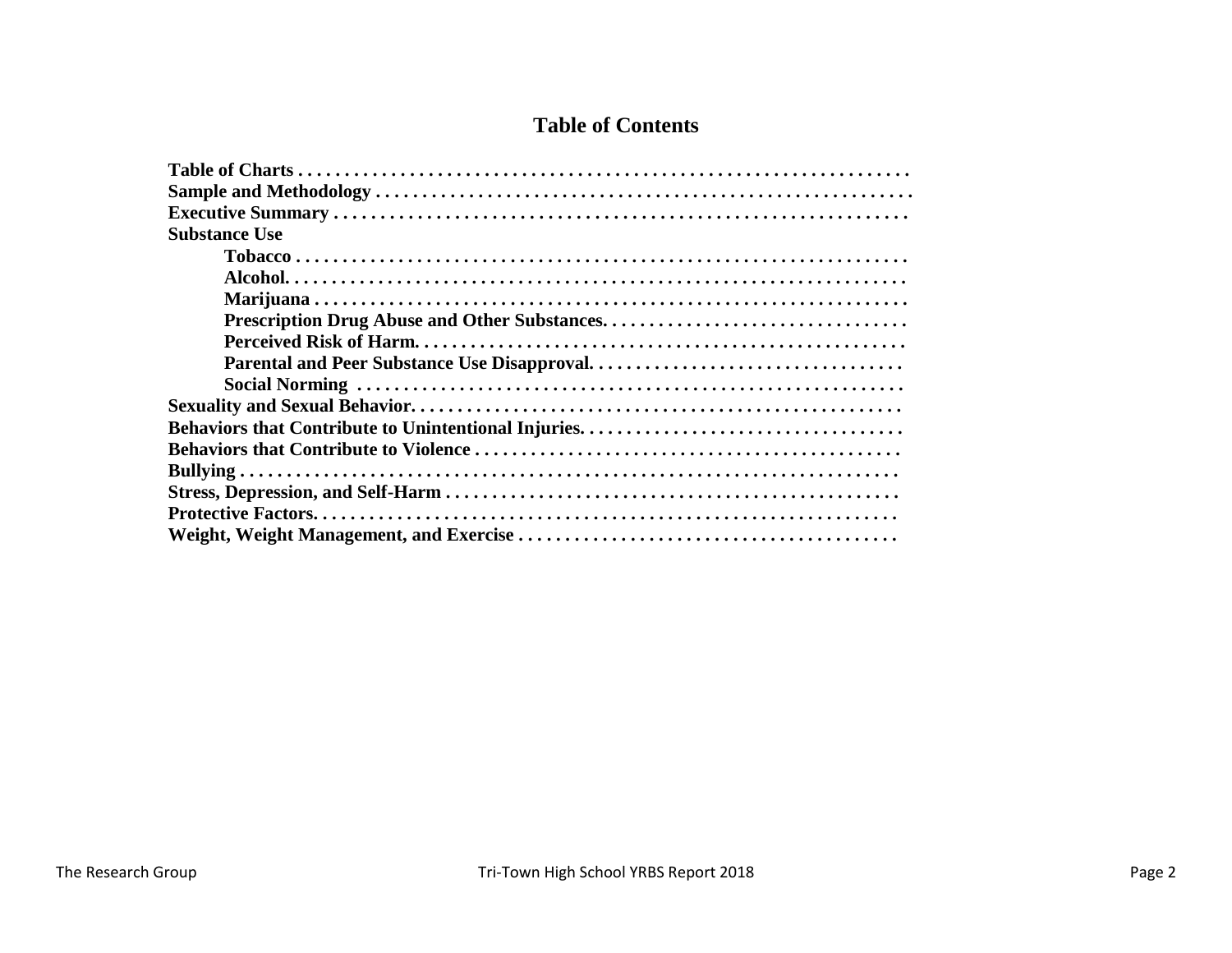## **Table of Charts**

| Chart 1: MASCO High School Lifetime Substance Use 2016 Compared to MASCO,           |
|-------------------------------------------------------------------------------------|
| Chart 2: MASCO High School Current (Past 30 days) Substance Use 2016 Compared to    |
|                                                                                     |
| Chart 5: Substance Use, Risk of Harm, and Peer and Parental Disapproval             |
| Chart 6: Use, Risk of Harm, Parental and Peer Disapproval of Tobacco Use By Age     |
| Chart 7: Use, Risk of Harm, Parental and Peer Disapproval of Rx Drugs Use By Age    |
| Chart 8: Use, Parental and Peer Disapproval of Alcohol Use By Age                   |
| Chart 9: Use, Risk of Harm, Parental and Peer Disapproval of Marijuana Use By Age   |
| Chart 10: Use, Risk of Harm, Parental and Peer Disapproval of E-products Use By Age |
| Chart 11: Actual 30 day use vs perceived use - high school youth                    |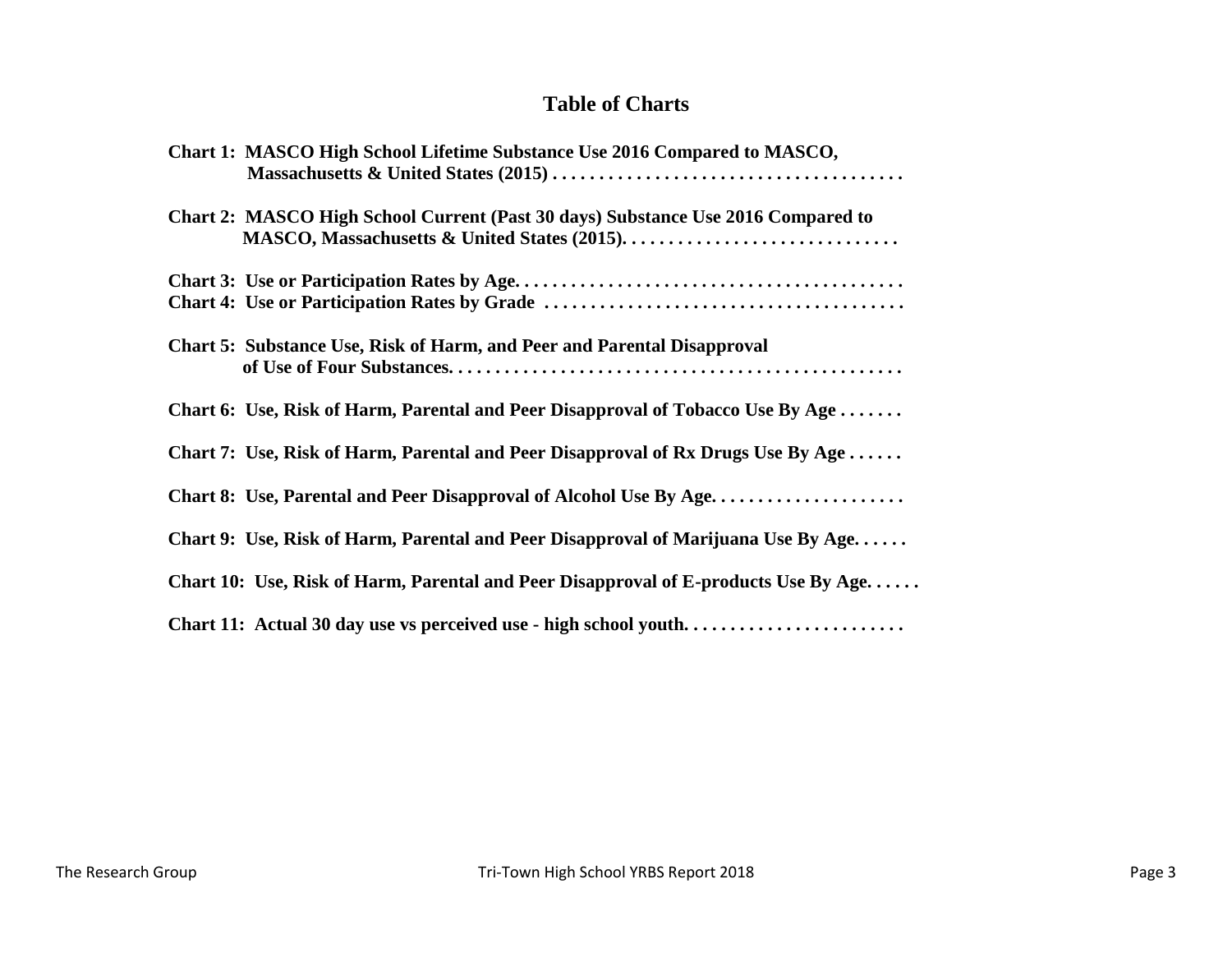## **Sample and Methodology**

#### **Survey**

The 2018 Masconomet Youth Survey was adapted from the 2011 Massachusetts Youth Risk Behavior Survey (YRBS) by the Centers for Disease Control. MOST OF US Teen Norms Survey; National Social Norms Resource Center – Assessment of Norms, Behaviors, and Attitudes; Survey of Student Norms – Hobart and William Smith Colleges – Alcohol Education Project. Questions in the survey measured youth demographics, substance use, protective factors, depression, personal safety, and sexual health. Social norms questions were added to assess misperceptions among Masconomet High School youth on areas of substance use. These questions were adapted from the *Most of Us* Teen Norms Survey2.

## **Sample**

The survey was administered on November 19, 2018. The final number and demographic profile of youth surveyed are discussed in below.

## **Data cleaning and validity**

Several steps were taken to ensure that the gathered data accurately reflects the behaviors of Masconomet High School youth, a process known as "data cleaning." The completeness and logical consistency criteria used by the CDC were applied to the surveys. If a youth answered fewer than 20 questions, his/her survey was dropped (completeness). If a youth's responses were "inconsistent" (e.g. they indicated they were 15 years old but said they had their first drink at age 17, or they responded in one question that they never have been sexually active and in a following question that they have had 3 sexual partners) responses to both questions (except for age) were set to missing.

Following the data cleaning procedure, the final sample size for the Masconomet High School Youth Risk Behavior Survey in 2018 is 1019 youth. Youth might have chosen not to answer certain questions so that the total number of responses to questions varies.

#### **Comparison Data**

Since the survey administered at Masconomet High School was based on an existing instrument, comparison data for many question items is publicly available. Comparisons are useful for providing context to survey results and can aid in identifying both strengths and priority areas.

Where available, comparison data is provided in this report. National comparison numbers are from the 2017 Youth Risk Behavior Survey data set issued by the Centers for Disease Control. State comparison numbers used are from the 2017 Massachusetts Youth Risk Behavior Survey data set reported by The Massachusetts Department of Elementary and Secondary Education and Public Health. This is the most current comparison data available.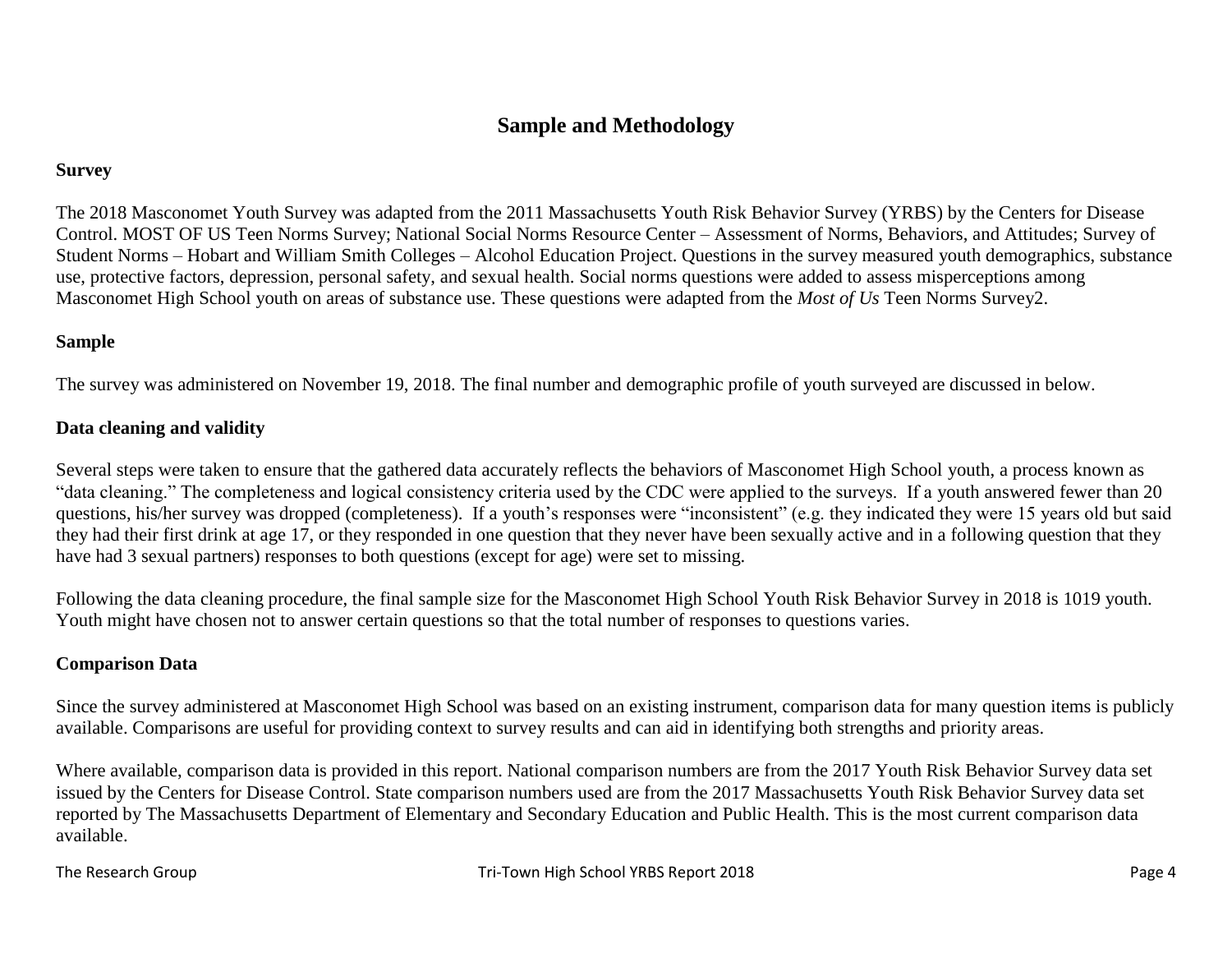## **Sample**

## Masconomet High School Survey Population

| Total number of youth enrolled                                        | 1143           |
|-----------------------------------------------------------------------|----------------|
| Number of youth absent on day of survey                               | 107            |
| Opt outs                                                              | $\overline{4}$ |
| Surveys removed or unaccounted for (e.g. youth did not complete)      | 13             |
| Final sample included in analysis for this report                     | 1019           |
| Representation rate (% of youth included in analysis out of total     | 98.7%          |
| available to take the survey)                                         |                |
| Participation rate (% of youth who took the survey out of total youth | 89%            |
| enrolled)                                                             |                |

## **Demographic Profile**

|                            | Number of Respondents<br>1019 | Percentage of Respondents |                                       |        |
|----------------------------|-------------------------------|---------------------------|---------------------------------------|--------|
| <b>Total Valid Surveys</b> |                               | 100%                      |                                       |        |
| <b>Sex</b>                 |                               |                           | 2016                                  |        |
| Female                     | 531                           | 52.1%                     | 50.1                                  |        |
| Male                       | 469                           | 46.0%                     | 49.4                                  |        |
| Non-binary                 | 13                            | 1.3%                      |                                       |        |
| Missing total              | 6                             | 0.                        | 0.6                                   |        |
| Grade                      |                               |                           | 2016                                  |        |
| 9th grade                  | 272                           | 26.7%                     | 24.4                                  |        |
| 10th grade                 | 267                           | 26.2%                     | 23.2                                  |        |
| 11th grade                 | 258                           | 25.3%                     | 24.7                                  |        |
| 12th grade                 | 219                           | 21.5%                     | 26.9                                  |        |
| Ungraded or other grade    | $\mathbf{1}$                  | 0.1%                      | 0.2                                   |        |
| Missing total              | $\overline{2}$                | 0.2%                      | 0.7                                   |        |
| Age                        |                               |                           | 2016                                  |        |
| 13 years old               |                               | 0.1%                      | 0.1                                   |        |
| 14 years old               | 196                           | 19.2%                     | 17.6                                  |        |
| 15 years old               | 256                           | 25.1%                     | 22.0                                  |        |
| 16 years old               | 274                           | 26.9%                     | 25.3                                  |        |
| The Research Group         |                               |                           | Tri-Town High School YRBS Report 2018 | Page 5 |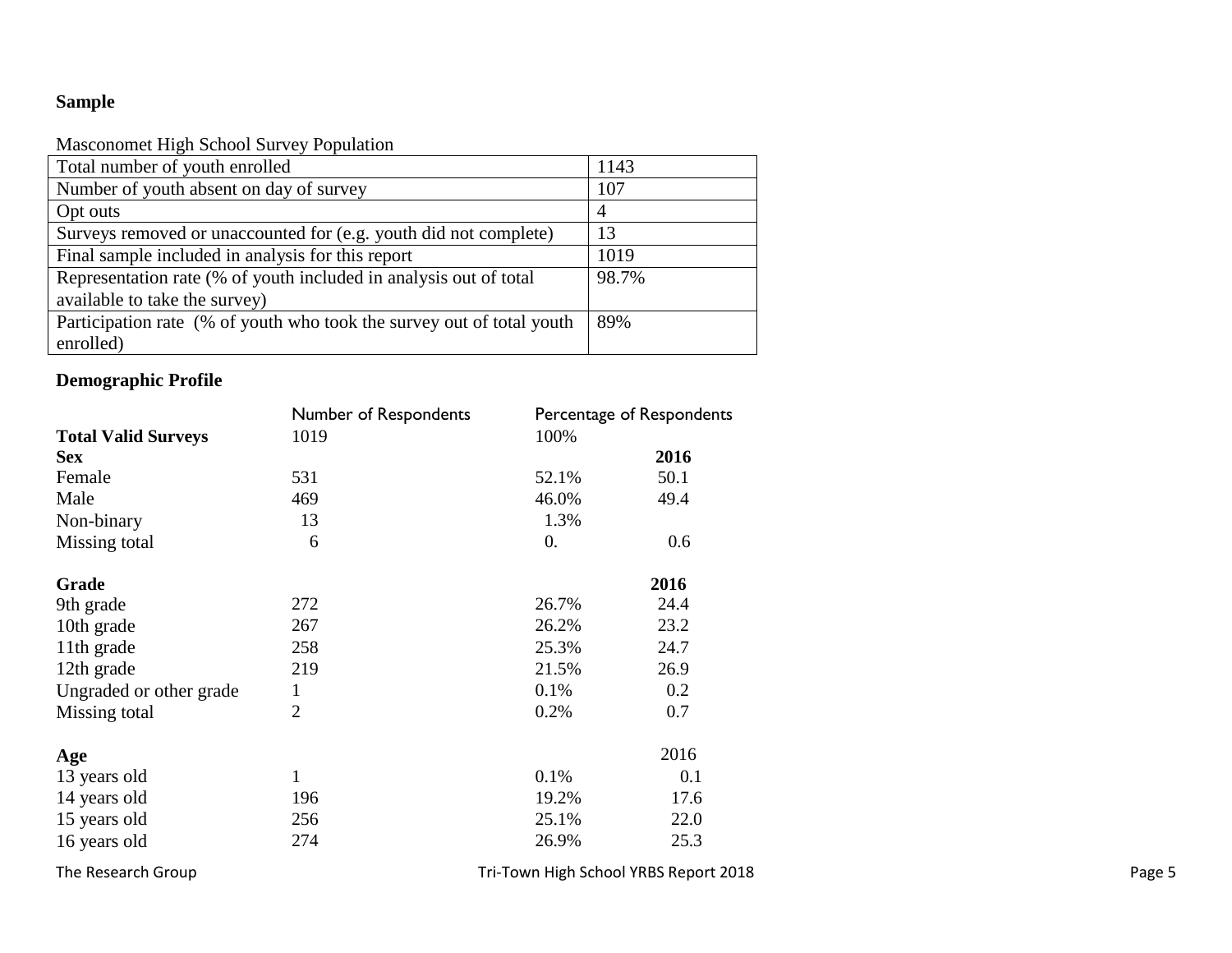| 17 years old                                                         | 212 | 20.8% | 26.9 |
|----------------------------------------------------------------------|-----|-------|------|
| 18 years old or older                                                | 80  | 7.9%  | 8.0  |
| Race/Ethnicity (youth were allowed to select more than one response) |     |       |      |
| White                                                                | 901 | 88.8% |      |
| <b>Black or African American</b>                                     | 26  | 2.6%  |      |
| American Indian or Alaska                                            | 26  | 2.6%  |      |
| Native                                                               |     |       |      |
| Southeast Asian American                                             | 10  | 1.0%  |      |
| Hispanic or Latino                                                   | 49  | 4.8%  |      |
| Asian American                                                       | 61  | 6.0%  |      |
| Native Hawaiian or Other                                             | 13  | 1.3%  |      |
| Pacific Islander                                                     |     |       |      |
| Other                                                                | 73  | 7.2%  |      |
| <b>Sexual Orientation</b>                                            |     |       |      |
| Heterosexual                                                         | 912 | 89.5% |      |
| Gay or lesbian                                                       | 14  | 1.4%  |      |
| <b>Bisexual</b>                                                      | 50  | 4.9%  |      |
| Not sure                                                             | 40  | 3.9%  |      |
| Missing                                                              | 3   | 0.3%  |      |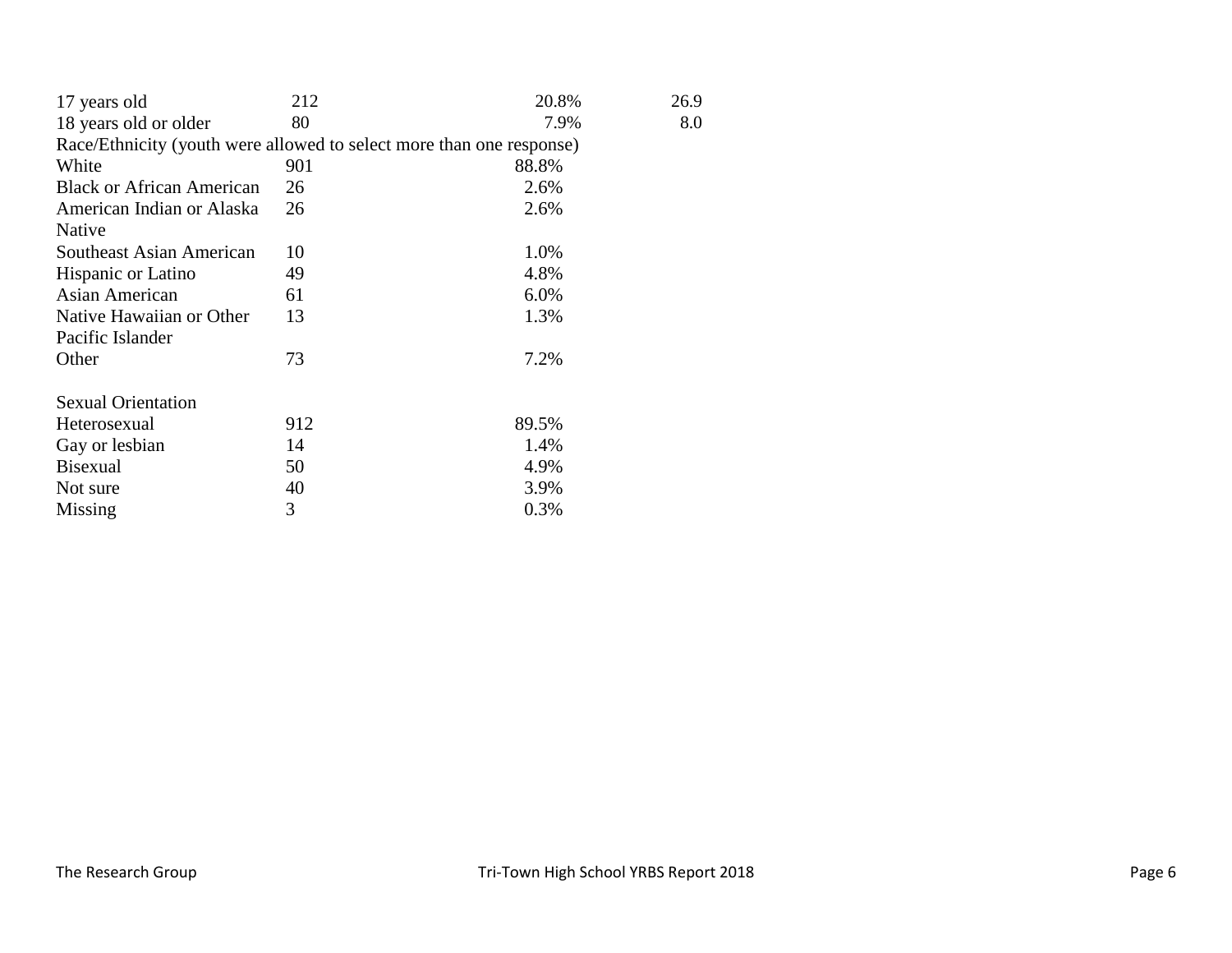## **Executive Summary**

## **Overall**

 It should be noted that the number of completed surveys has decreased to 1019 – much of which can be accounted for by 17 year old boys. Since this group tends to be one of the least risk averse in the high school population, the results this year may show less risky behavior than one might anticipate.

## **Substance Use**

- Lifetime use of cigarettes, prescription drugs without a prescription, and ecstasy all decreased significantly from 2016. For the first time since reporting started in 2010 lifetime cigarette use was in single digits (6.7%)
- Electronic vapor products (27% used in past 30 days), alcohol (24%), and marijuana (19%) were the "drugs of choice" among MASCO high school youth, while tobacco cigarettes (3%) and prescription drugs without a prescription (1%) were used by a much lower percentage.
- While more youth reported lifetime use of alcohol than reported lifetime use of electronic vapor products, the opposite finding held for current use (vaping higher than drinking). This result could be a by-product of the relative "newness" of electronic vapor products.
- There were fewer significant differences between girls and boys on substance abuse questions in 2018 compared with 2016. We note below some of the findings
	- Like 2016, girls were **NOT** more likely than boys to have drunk alcohol during the past 30 days.
	- Boys are more likely than girls to have smoked tobacco and used marijuana 100 times during their lifetimes.
- There are significant differences across both age groups and grades on some questions regarding substance use. Especially notable was the increased use of alcohol, E-products, and marijuana with age. Again, differences are noted in the text.
- The age of onset of alcohol and tobacco use has increased since 2016. If this trend reverses in 2020 it will be an indication that the current  $11<sup>th</sup>$  and  $12<sup>th</sup>$  graders were somewhat of an anomaly (which we had hypothesized 4 years ago). However, if the age of onset remains the same or increases, it would be evidence, we think, of a more long lasting trend in increased risk aversion to substances.
- Slightly more than  $\frac{1}{2}$  of those who reported current use of alcohol also reported high risk drinking at least one time in the past month.
- When asked how great a risk of harm was associated with substance use, a large number of youth felt that use of tobacco cigarettes and prescription drugs without a prescription posed "moderate" or "great" risk of harm to the user. Use of both tobacco cigarettes and Rx drugs was quite low. No change from 2016.
- In 2018 compared with 2016, significantly fewer youth perceived high risk drinking as "great" risk, but significantly more perceived use of electronic vapor products and use of prescription drugs without a prescription to carry with it great risk.
- An increase in perceived riskiness of prescription drugs was associated with a decrease in use. Decreases in perceived riskiness of high risk drinking, however, was not associated with increased use.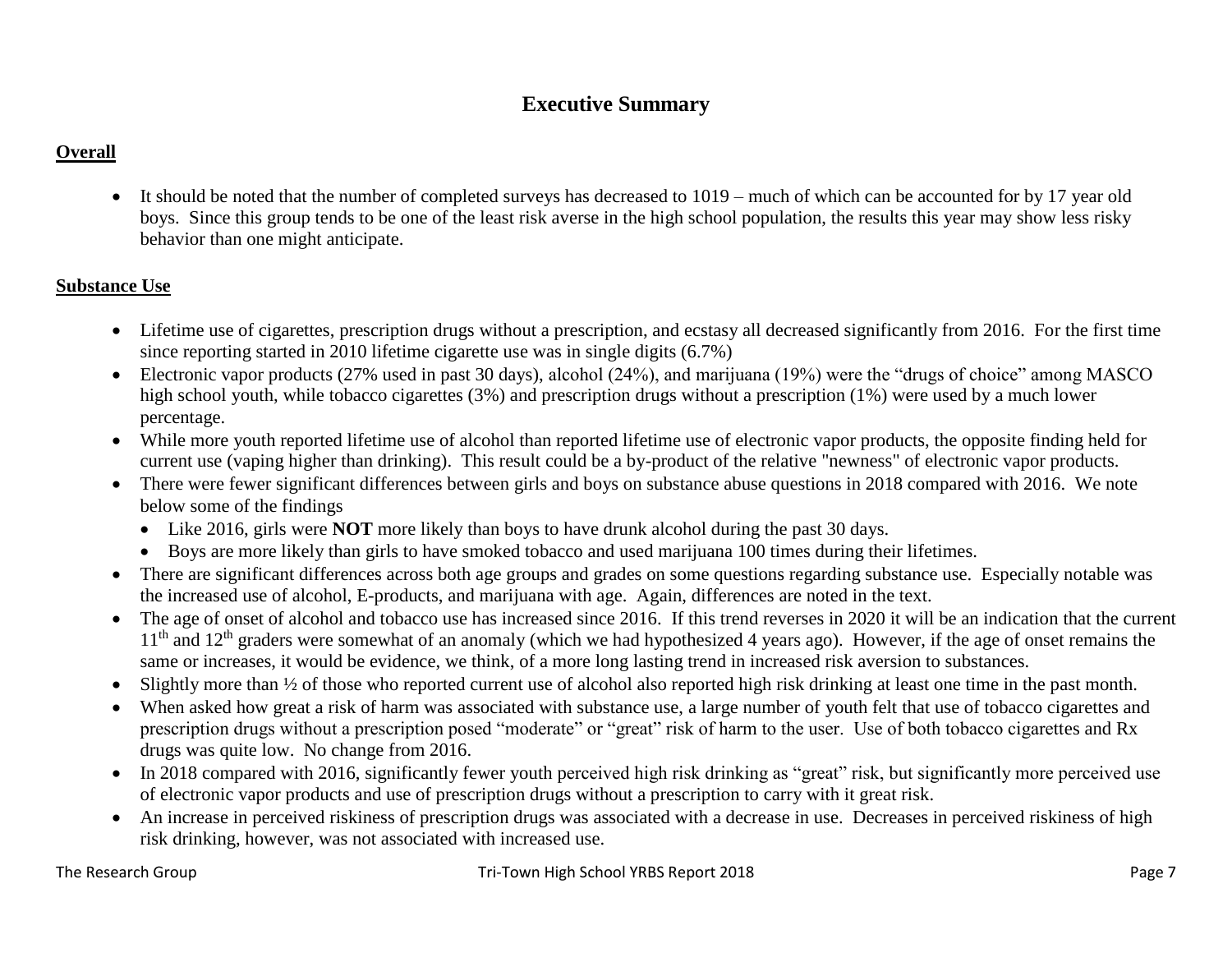- Youth perceptions of parental and peer disapproval generally mirrored their ratings of risk quite high for cigarettes and Rx drugs and substantially lower for alcohol, E-products, and marijuana – although strong parental disapproval of marijuana and E-products is higher.
- Parental and peer disapproval of misuse of prescription drugs increased from 2016 to 2018 and parental disapproval of electronic vapor products and marijuana also increased.
- Youth' perceptions of peer usage of substances are very significantly higher than reported use and girls' ratings of peer usage are significantly higher than boys' ratings. There were no differences across time.

## **Sexuality and Sexual Behavior**

- As in 2016, about 1/3 of the youth reported being sexually active at some time during their lives.
- About 12% of those who are sexually active reported that they had used alcohol or drugs prior to the last time they were active about  $\frac{1}{2}$ the proportion reported in 2016.
- About 5% reported being forced to have sexual contact against their will.
- Nearly 3/4 of those who are sexually active said they had used a condom the last time they were active (compared to about  $\frac{1}{2}$  in 2016).
- About 1 in 25 indicated that they did not protect themselves against pregnancy with any method the last time they had intercourse.
- Slightly more than 1% reported they have been told they have HIV or an STD.

### **Behaviors that Contribute to Unintentional Injuries**

- About 10% of the youth report that they ride in vehicles with others that have been drinking or smoking marijuana.
- Between a quarter and a third of those who drive report that they text or talk on the phone while they drive.
- There were no differences across time in any behaviors in this section.

#### **Behaviors that Contribute to Violence**

- Fewer youth reported carrying a weapon in 2018 compared with 2016 but more youth reported being threatened or injured on school property with a weapon.
- About 1 in 14 carried a weapon and about 1 in 20 said they were threatened or hurt on school property with a weapon.
- About 1 in 7 had been in a fight.
- There were few differences across age but many differences across gender with boys were more likely than girls to engage in these behaviors.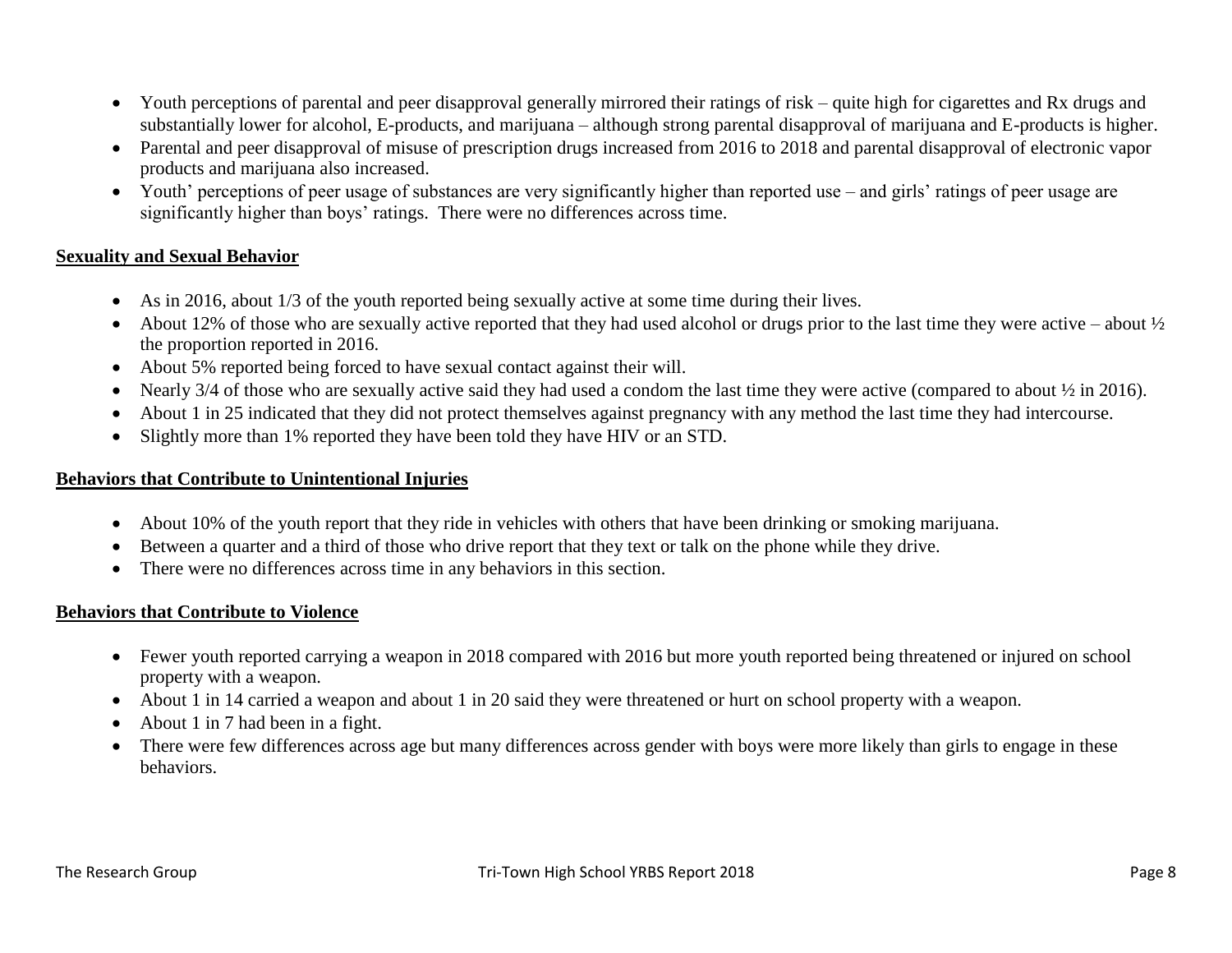## **Bullying**

- Less than 20% of youth report having been bullied at school (15.1% no change from 2016). Slightly more than 10% were bullied on the internet with girls more likely than boys to report this.
- Social media is the most commonly reported location for bullying and girls are more than twice as likely as boys to report experiencing or having seen bullying on social media (25% vs 13%).
- From 2016 to 2018 there was a significant decrease in the percent of youth reporting that teachers always attempt to stop bullying when they witness it. Since 2014 choices of this response have declined from 36% to 22%.
- About 1/3 reported having received social media posts that hurt or upset them. About 25% reporting having received explicit material via electronic media and about 14% said they had sent such material

## **Stress, Depression, and Self-Harm**

- About 20% of the youth reported always experiencing stress and about the same number reported almost never or never experiencing stress – about the same as in 2016.
- School work, self-expectations, extra-curricular activities, and parental expectations were the most common sources of stress.
- About 1 in 14 youth managed stress with drugs or alcohol and about 1 in 10 had no method for managing stress. Talking with friends, journaling etc and talking with parents were the most common means of managing stress.
- About 1 in 4 indicated that they were clinically depressed at some point during the past year an increase from 2016.
- 10.7% seriously considered suicide; and 1.7% attempted suicide.
- About 1 in 11 engaged in self-harm.

## **Protective Factors**

- About  $\frac{3}{4}$  of the youth reported having at least one adult at school they could talk with.
- Only about 1 in 33 reported that they had no one outside of school to confide in.
- Nearly 2/3 of the youth reported discussing electronic vapor products with an adult family member, nearly double the number in 2016.
- About 3/4 did community service work.

## **Weight, Weight Management, Exercise and Nutrition**

- About 1 in 5 youth reported that they saw themselves as overweight but about 4 in 10 reported that they were trying to lose weight.
- Only about 6% reported using unhealthy methods to lose weight and close to 9 in 10 engaged in aerobic exercise in the past 7 days.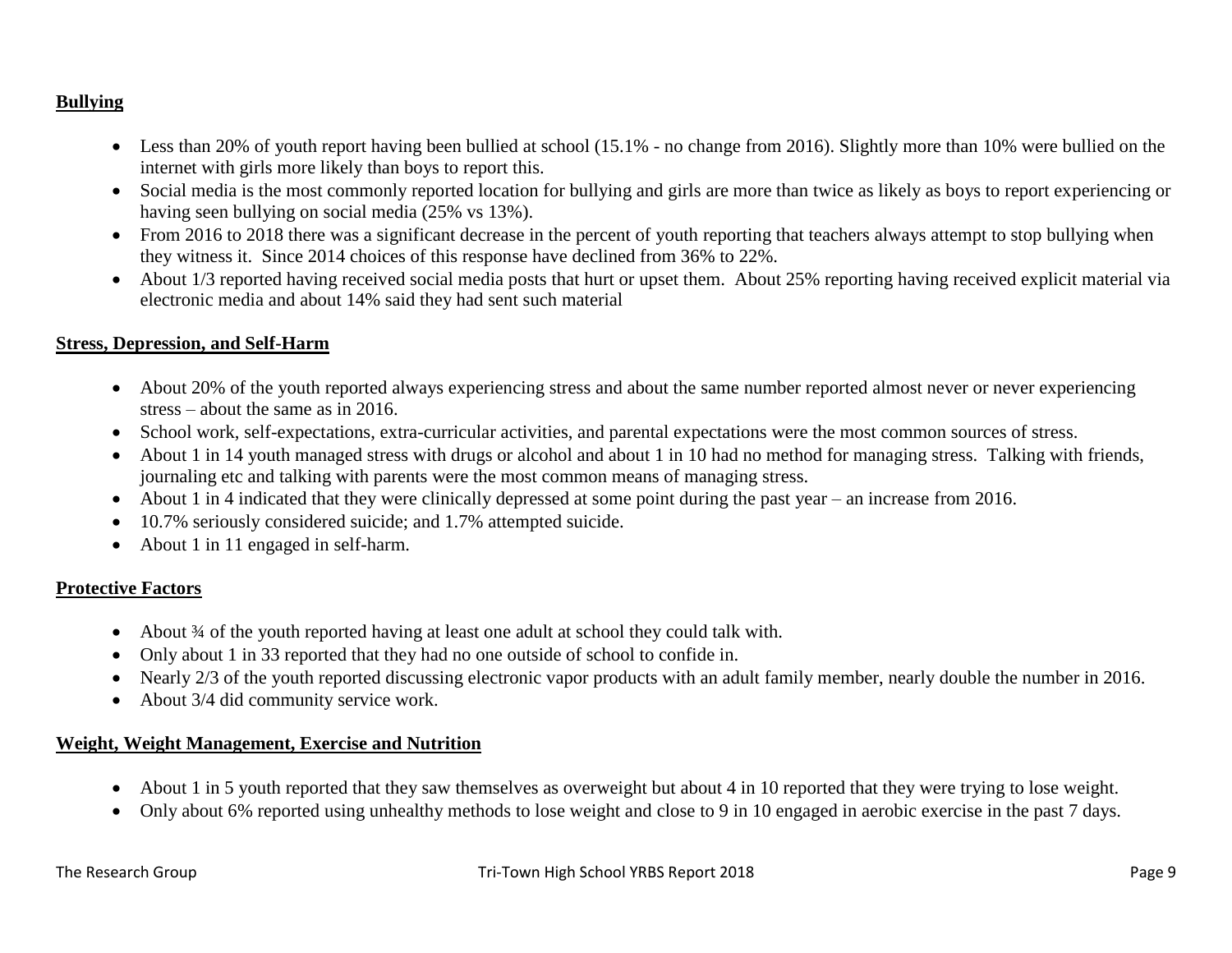## **Substance Use**

### **Tobacco/Nicotine**

Tobacco (cigarettes) is clearly **not** the "drug of choice" among Masco high school youth. About 1 in 20 reported ever tried smoking (6.7%) – a significant decrease compared with 2016 (6.7% vs 13.1%). Age of onset was 15.1 years. Just 1% started smoking before age 13 compared with 1.8% in 2016.

As with most substances examined in this survey, use in the past 30 days (current use) was significantly lower than lifetime use with about 1 in 33 youth reporting smoking during the past 30 days (2.7%). It was also significantly lower than in 2016 (2.7% vs 7.2%). This year 1.5% of the youth reported smoking between 1 and 5 days in the past 30 and only .5% reported smoking 20 or more days. Seniors, boys, and older youth were significantly more likely to have smoked in the past 30 days than were lowerclassmen, girls, and younger youth.

It appears that electronic vapor products hold substantially more appeal than do regular cigarettes with more than a quarter of youth reporting that they used an electronic version in the past 30 days (27.7%) – not significantly different from 2016. About 1 in 8 reported using 1 or 2 days (12.8%) while 8.8% report current frequent use (20 days or more). While the age and grade differences seen for cigarettes also applied to electronic vapor products, there was no difference between girls and boys. The most common other tobacco products tried were "Other" (15.6%), cigars/cigarillos/little cigars (3.5%), and flavored cigarettes (3.4%). The differences across demographic groups for cigarettes also applied to cigars.

Most youth who smoked or vaped obtained their tobacco products by borrowing from someone (8.8%) or giving someone money to buy them  $(5.3\%)$ .

Charts 1 and 2 on the following pages demonstrate lifetime and current (past 30 day) use of various substances for MASCO in 2018 through 2012, and Massachusetts and the US in 2017. There is no data for lifetime use of cigarettes for MASCO in 2014.

There were no differences in lifetime use of alcohol or marijuana between 2018 and 2016 (Chart 1). However, lifetime use of cigarettes, prescription drugs without a prescription, and ecstasy, all decreased significantly from 2016 to 2018. Current use (past 30 days) of cigarettes, alcohol, marijuana, and ecstasy also declined from 2016 to 2018 (Chart 2).

The two charts also reveal that current use is substantially lower than lifetime use for all substances.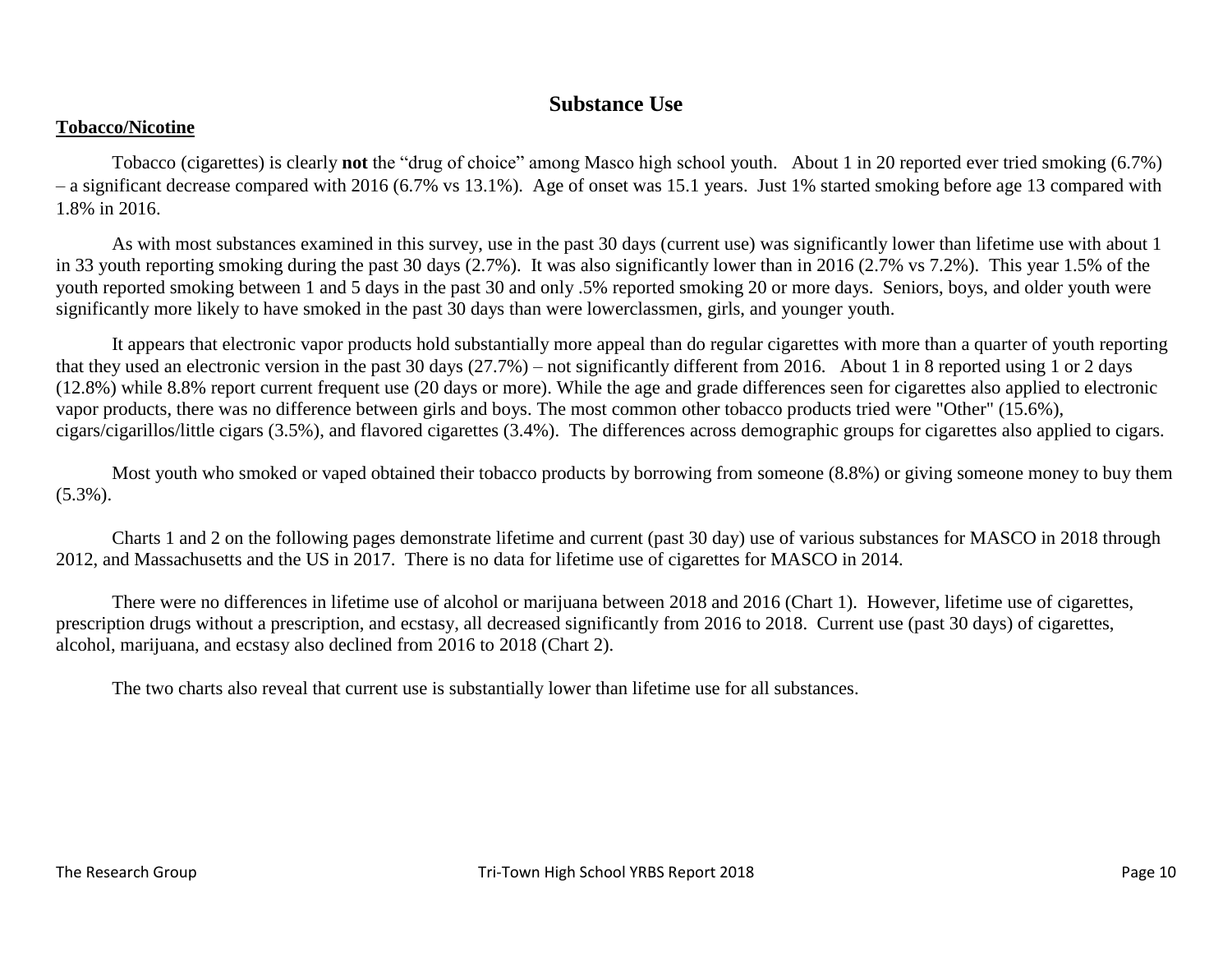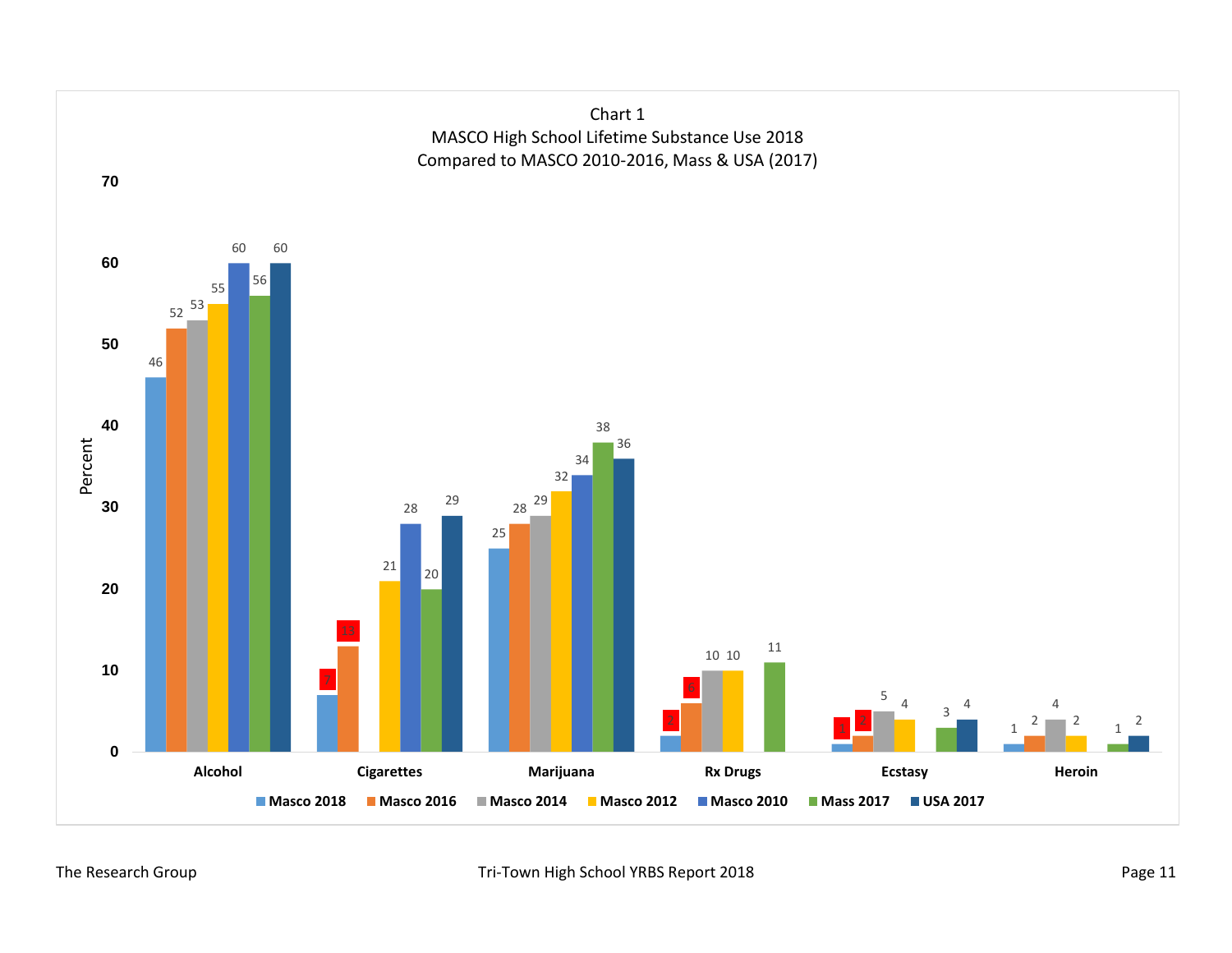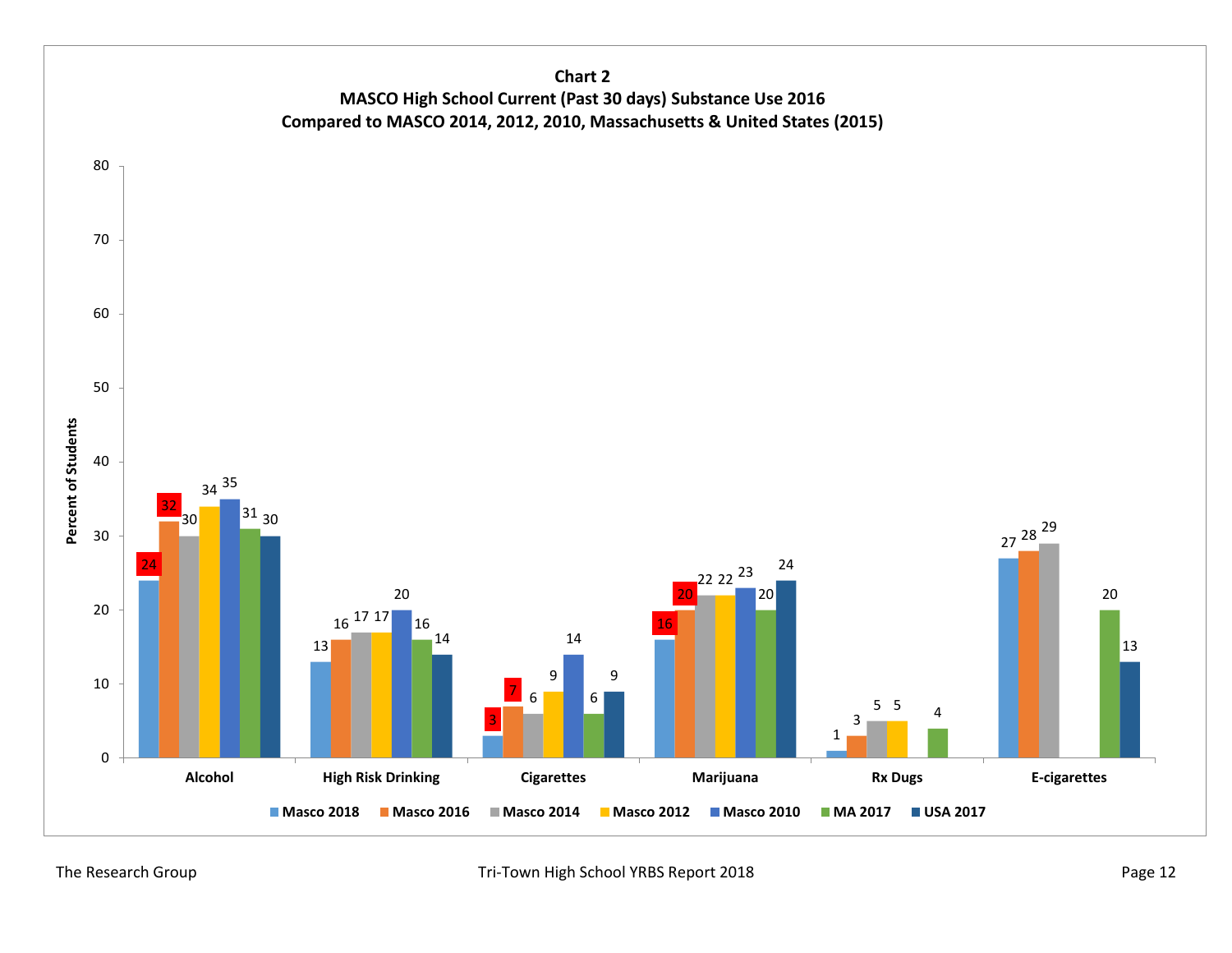Chart 3 shows a relatively weak relationship between age and cigarette use, and age and use of prescription drugs without a prescription. While there is some increase in use with increased age, that rise is not dramatic.

In contrast, alcohol, use of electronic vapor products and being sexually active show the strongest relationships being age and use or participation. Marijuana shows a less strong relationship with about a 20 point spread between 14 and 18 year olds.

These results might suggest that teenagers may be less likely to "push the envelope" via tobacco use then they were in the past, while sex and alcohol are the preferred methods.

Chart 4 shows that similar patterns exist when use or participation are examined by grade. A comparison of the charts suggests that use of grade tends to somewhat obscure the alcohol use and sexual activity patterns for the oldest youth. That is, for these two areas18 year olds tend to be relatively different from 17 year olds, yet many 17 year olds would have been in  $12<sup>th</sup>$  grade when this survey was administered so the differences would be hidden if only grade is examined. For the remaining 4 areas (tobacco, pot, prescription drugs, and E-products) 17 and 18 year old are fairly similar.



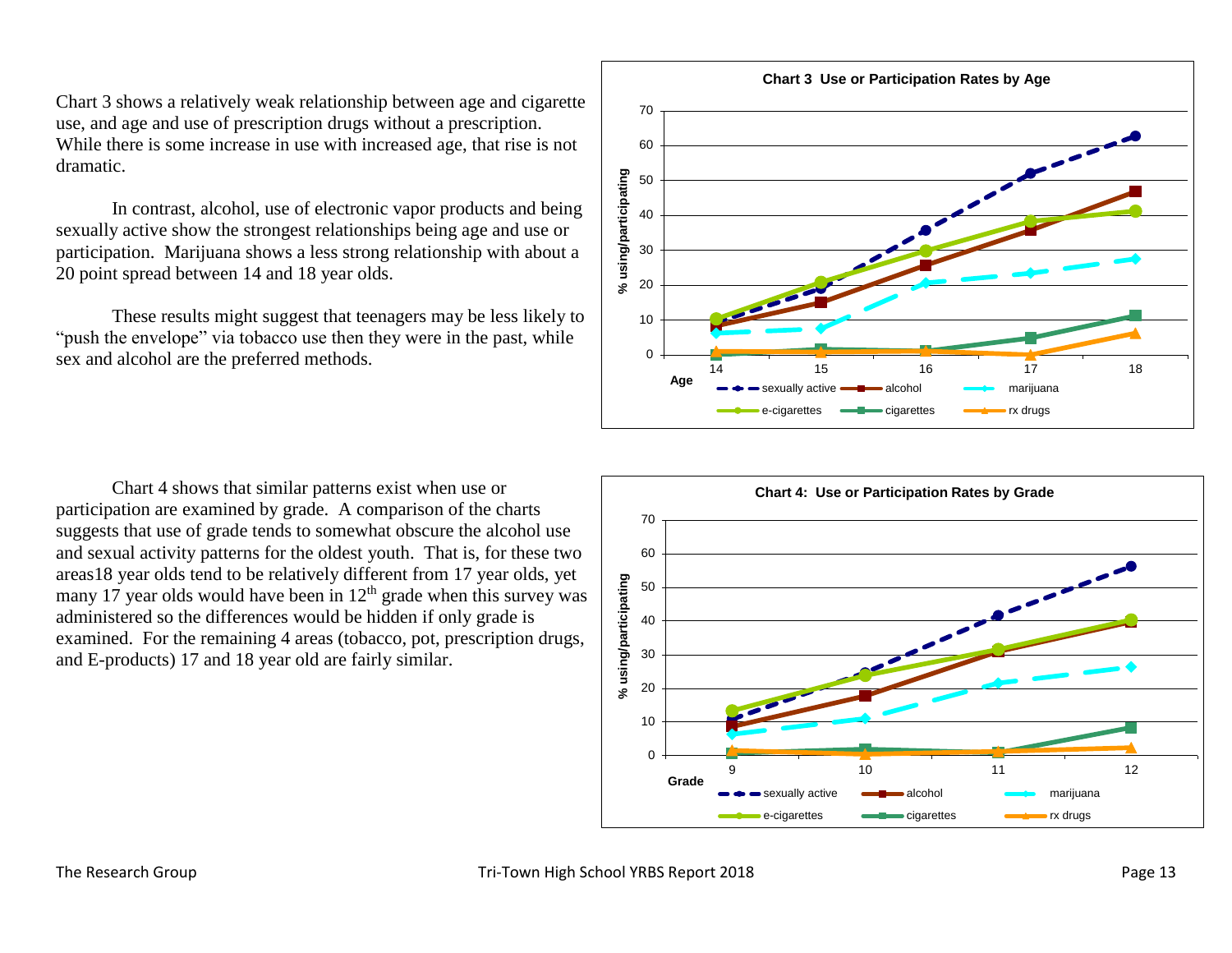#### Alcohol

Alcohol is the most popular "substance" consumed by Masco high school youth with slightly less than half reporting having drunk alcohol at some point in their lives  $(45.7%)$  – not significantly different from the proportion in 2016 (52.5%). The age of onset was 14.6 – more than a year older than in 2014 (13.4) and 6.9% had their first drink before age 13. Older youth were more likely than younger youth to have had an alcoholic drink sometime during their lives. There was no difference between boys and girls in lifetime use of alcohol.

.

About 1 in 4 youth reported drinking in the past 30 days – significantly different from 2016 (23.4% vs 31.9%). As with lifetime use, likelihood of consumption in the past 30 days increases with age. Like 2016, there was no difference in current use of alcohol across gender. About 6 in 10 of all those who reported drinking during last 30 days said they were infrequent users (1 or 2 times – 13.9%) while only .5% said they were current frequent drinkers (20+ days per month).

High risk drinking was reported by 12.5% of the youth and is related to age in terms of both occurrence and frequency. Because of differences in question wording, results cannot be compared with 2016. About 8% report having engaged in binge drinking once or twice in the past 30 days and less than ½ of 1% reported it occurred on 20 days or more.

Over half the youth reported that it is fairly or very easy to obtain alcohol (55.8%). Older youth were more likely than younger youth and boys were more likely than girls to say it would be "very easy" to obtain alcohol. Three methods for obtaining alcohol that account for the majority of responses – friends (17.1%), parties (15.8%), and home (13.1%) and they mirror, responses to the question of where youth drank alcohol in the past year – weekend parties (16.4%), friend's house (24.6%), family events (16.6%) and at home (14.0%). Girls were more likely than boys to report drinking at family events (20.3% vs 12.8%).

The most common methods for resisting peer pressure to drink were telling people they did not want to drink (49.9%), drinking non-alcoholic beverages instead (43.0%), and hanging out with people who do not drink (38.7%).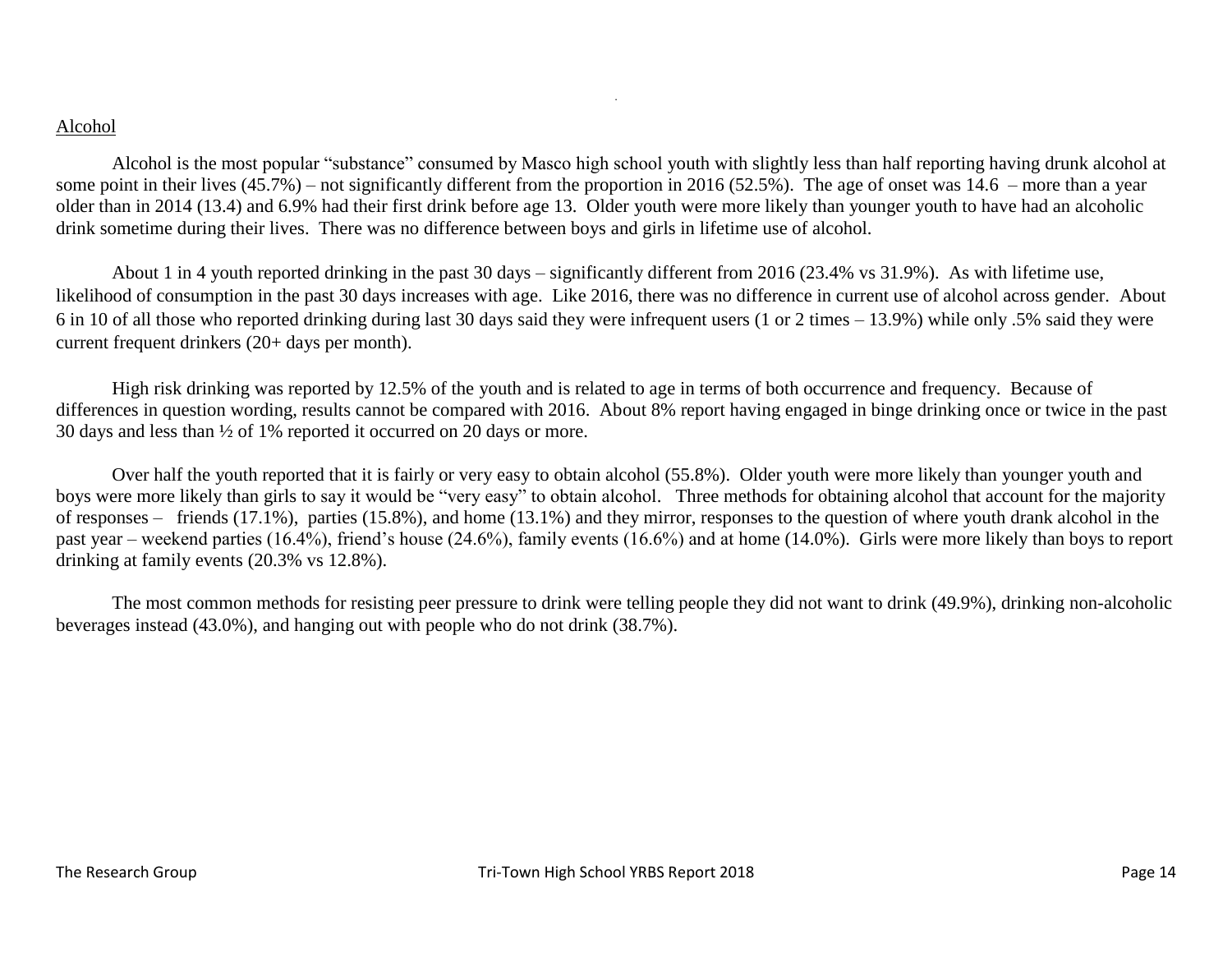## **Marijuana**

The percent of youth reporting lifetime use of marijuana was 25.0% **-- not** significantly lower than in 2016 (28.2%). Again, upperclassmen and older youth were more likely than underclassmen and younger youth to have smoked pot. There were significant differences in terms of both lifetime use and frequency of use. Age of onset – 14.8 years -- about the same as 2016.

The percent of youth reporting use of marijuana in the past 30 days was significantly lower than current use in 2016 (20.1%). More than 1 in 10 reported being infrequent users (1 or 2 times) (10.4%), while 1.9% reported smoking 40 or more times. Past 30 day marijuana use increases with age and grade in terms of both occurrence and frequency (number of times used).

More than 1/3 reported that it was fairly or very easy to get marijuana (37.6%) with older youth, upperclassmen, and boys more likely than younger youth, lower classmen, and girls to say it was very easy. The most common way to obtain pot was through friends (17.9%).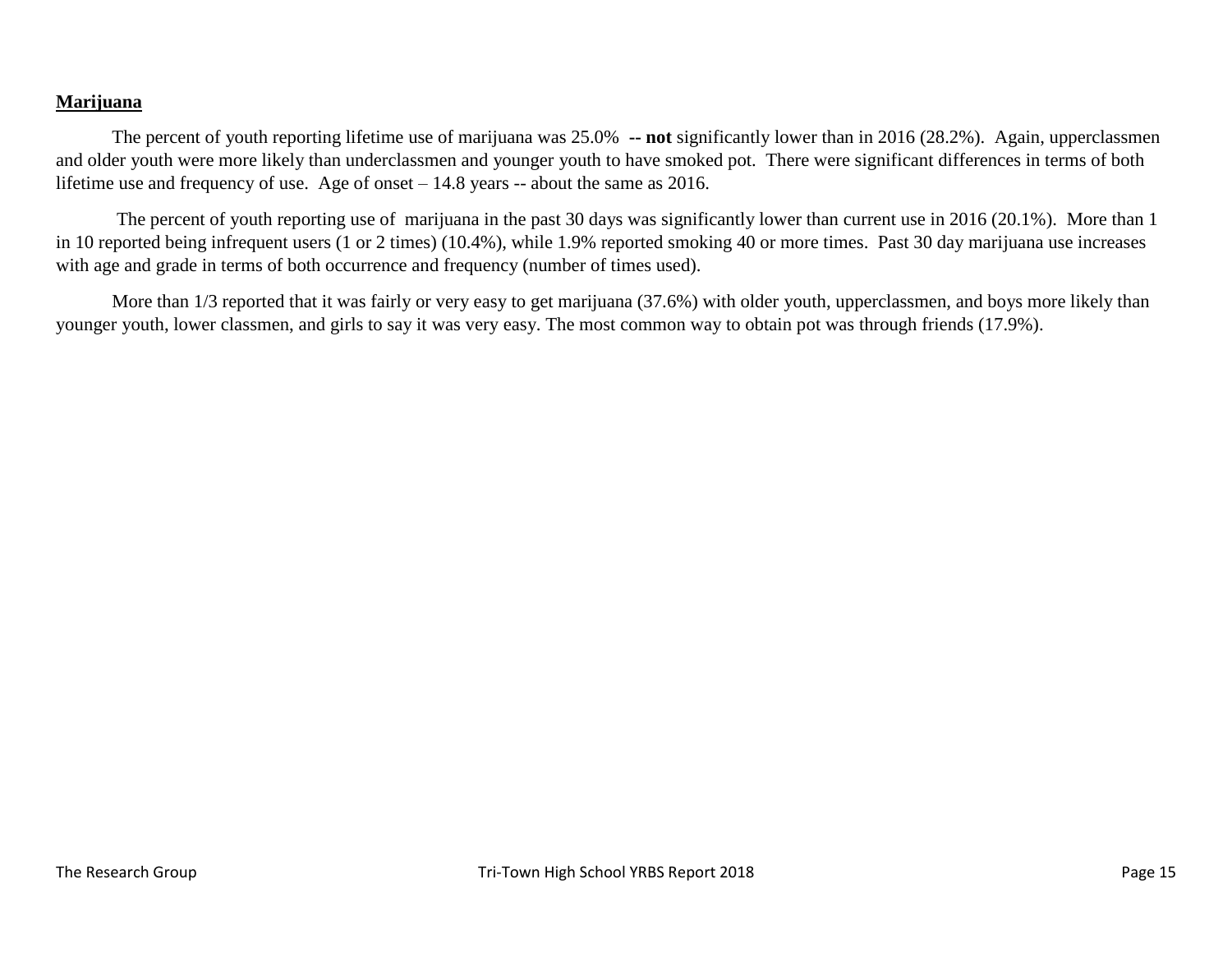## **Prescription Drugs and other substances:**

About 1 in 50 youth said they abused prescription drugs at some point in their lives – significantly lower than in 2014 (1.5% vs 5.6%). All of those indicated they had done so one or two times. Seniors were more likely than others to say they used prescription drugs without a prescription.

About 1 in 50 youth reporting abusing prescription drugs in the past 30 days (1.3%) with girls less likely than boys to have done so at least once (.2% vs 2.4%). More of those who abused were infrequent abusers (1 or 2 times) than frequent abusers (20+ times) (.7% and .4%).

In terms of other substances, lifetime use ranged from .6% to 3.2%. Ecstasy and inhalants showed significant decreases in lifetime use over time although the numeric differences were small.

Use of ecstasy during the past 30 days was significantly less than past 30 day use reported in 2016 (.5% vs 1.6%).

### **Access to Drugs on School Property:**

Slightly more than 1 in 10 youth said they were offered illegal drugs on school property (11% ) with boys significantly more likely than girls to report such an offer (13.8% vs 8.2%). Interestingly, there were no significant differences across age groups on this question.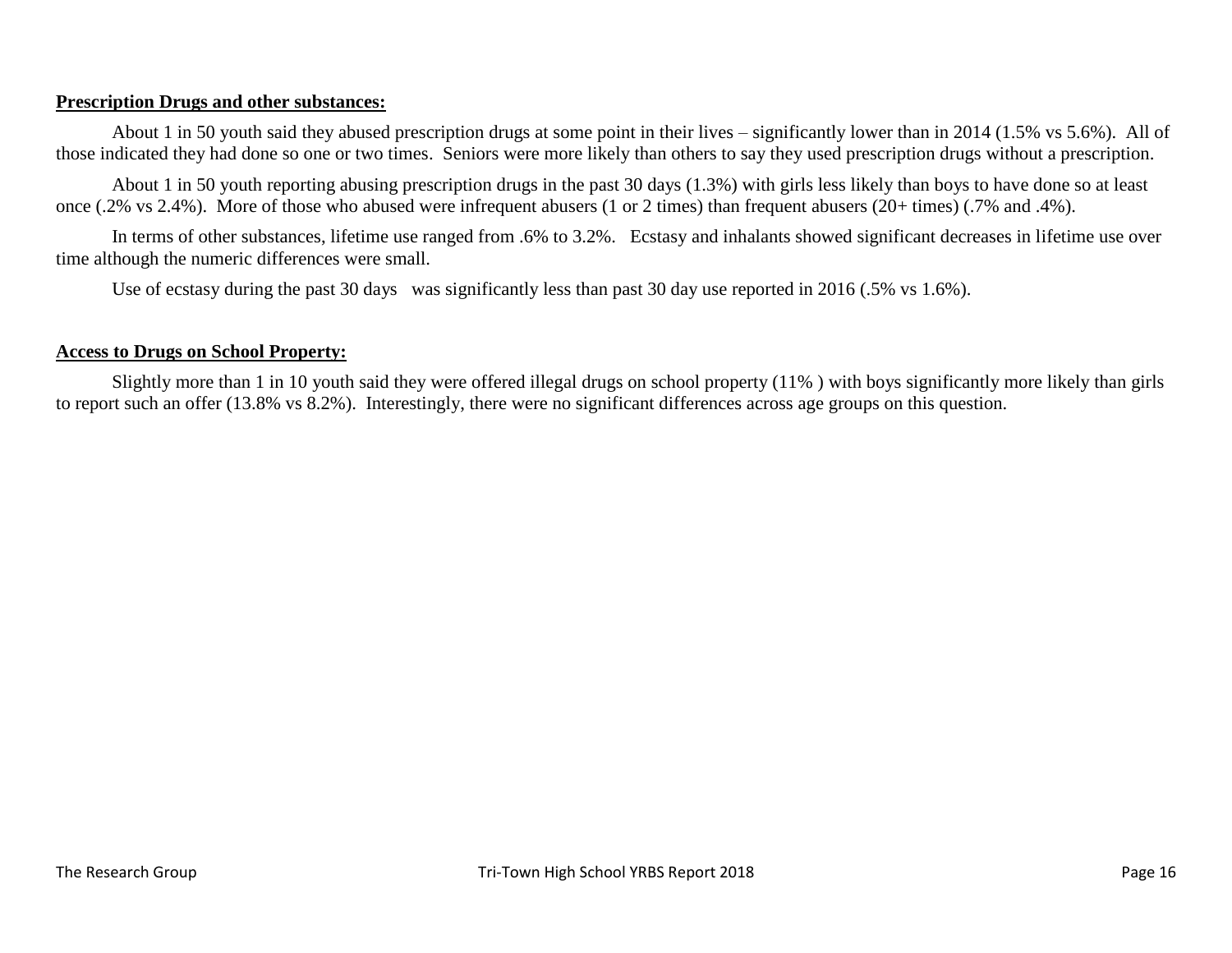## **Perceived Risk of Harm from Regular Substance Use :**

Youth were asked how much people risk harming themselves if they use various substances on a regularly (and in some cases, excessively).

**Smoking 1 or more cigarettes per day** – Slightly more than half of the youth indicated that this level of cigarette use posed a great deal of risk (55.0%). There were no significant differences across gender, age groups or time. The youngest youth (14) were less likely to perceive no risk than were 15 and 16 year olds.

**Using electronic vapor products** – About 1 in 3 youth indicated that electronic vapor products posed a great deal of risk (29.1%) – more than double that in 2016. Girls and younger youth were more likely than boy and older youth to see higher levels of risk.

**Having one or two drinks nearly every day** – More than 1 in 3 youth indicated that daily drinking posed a great deal of risk (39.3%) not different from 2016. Boys were more likely than girls to see lower levels of risk.

**High risk drinking once or twice a week** – More than 6 in 10 youth felt that this was very risky behavior (64.7%). There was a significant increase in perceived risk compared with 2016 (64.7% vs 60.6%).

**Using marijuana once or twice a week** – Slightly over 1 in 5 youth reported that they thought this level of marijuana use posed a great risk (23.4%). There was no significant difference between 2018 and 2016. The perception of "great risk" declined with age. In addition, boys were more likely than girls to say there was no risk (23.9% vs 14.0%).

**Using prescription drugs not prescribed to them** – Abuse of prescription drugs was seen as the most risky behavior of the substances examined with fully 83.2% saying use these drugs posed a great risk. Boys were more likely than girls to say there was no risk. There was a significant increase in perceived risk compared with 2016 (77.8% vs 83.4%)

It is very interesting to note that for cigarettes and prescription drugs, perceptions of risk mirrored actual past 30 day usage. Smoking and prescription drug use had the lowest past 30 day use (2.7% and 1.5%) and they were perceived as the most risky (55.0% and 83.2% - great risk). Also, these two substances showed relatively small increases in use as youth aged – and there was little difference in perception of risk as youth aged.

Interestingly, perceptions of high risk increased over time for vaping and use of prescription drugs, but 30 day use remained the same. In contrast, perceptions of high risk did not increase over time for smoking cigarettes, drinking 1 or 2 drinks a day or using marijuana but 30 day use declined. Thus, it appears that there is not a consistent relationship between perception of risk and use across substances.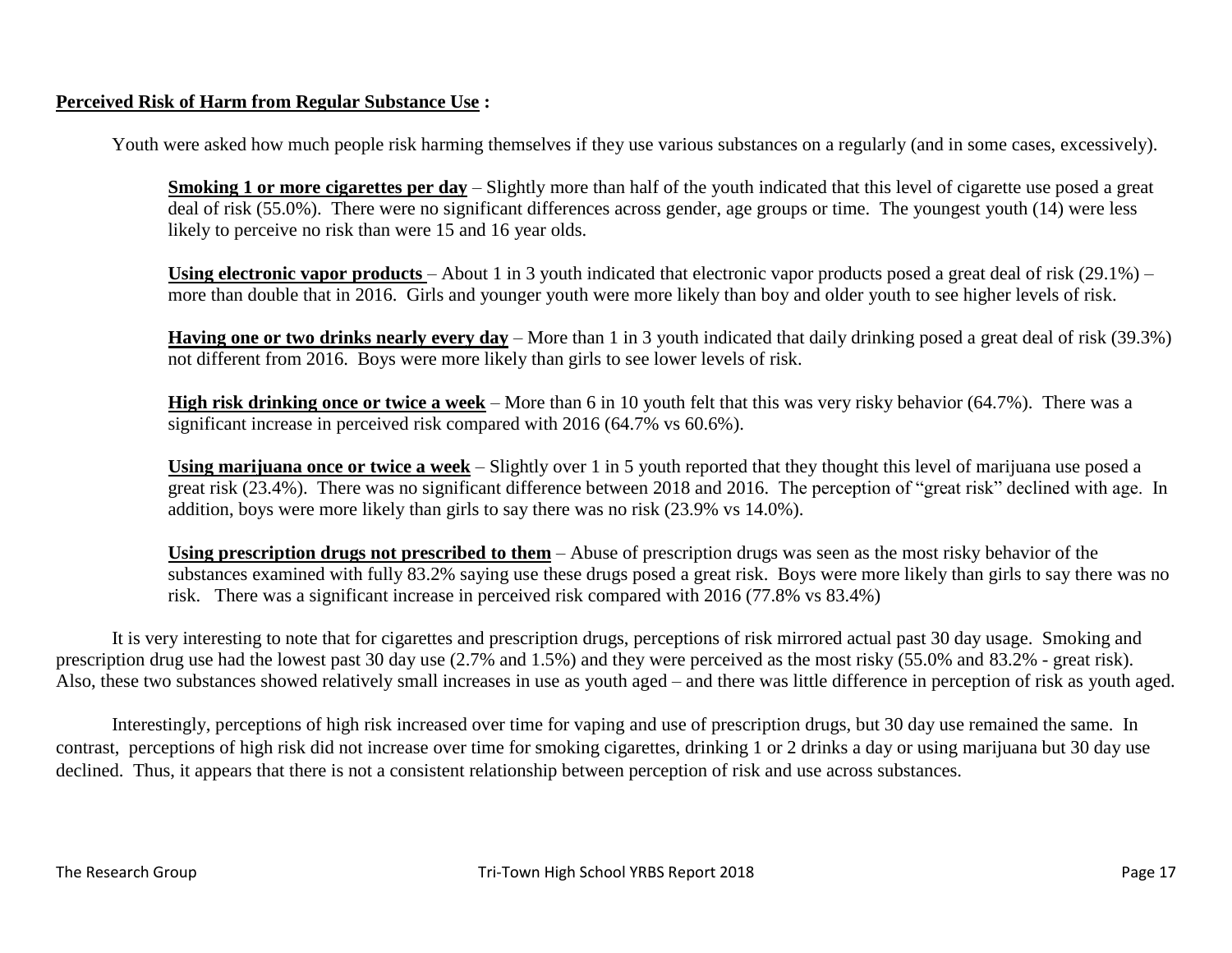### **Peer and Parental Disapproval**

Youth were asked how wrong their parents and their friends feel it would be to engage in five behaviors. For both tobacco and misuse of prescription drugs, perception of risk, and parental and friend evaluations of use as "very wrong" are quite high (52% to 96%) and actual past 30 day use is quite low (3% and 2%). For alcohol, marijuana and E-product, parental and friend evaluations of use as "very wrong" are lower (especially for alcohol), and 30 day use is significantly higher.

Generally, parental and friend evaluations of "very wrong" differed across gender and age groups just as use differed across these groups. Girls were more likely than boys to feel that parents would respond "very wrong" to use of tobacco, marijuana and prescription drugs, and friends would respond "very wrong" to use of tobacco and prescription drugs. Younger youth were more likely than older youth to see parents and friends describing use of all but prescription drugs as "very wrong".

As in 2016, there was a significant increase in parental and peer disapproval for use of prescription drugs without a prescription. There was also a significant increase in parental disapproval of use of electronic vapor products and marijuana since 2016.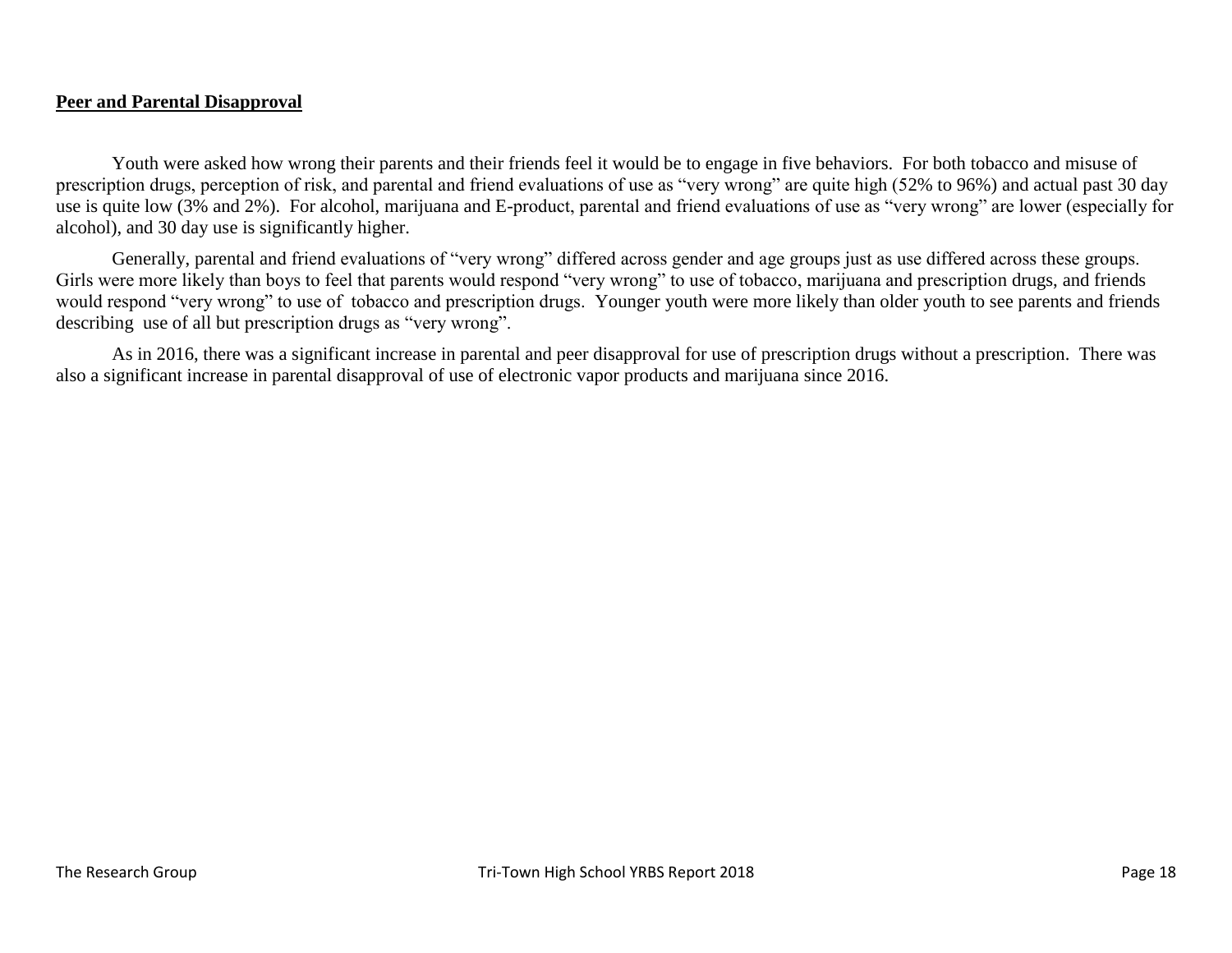

## **Chart 5: Substance Use, Risk of Harm, and Peer and Parental Disapproval of Use of FiveSubstances**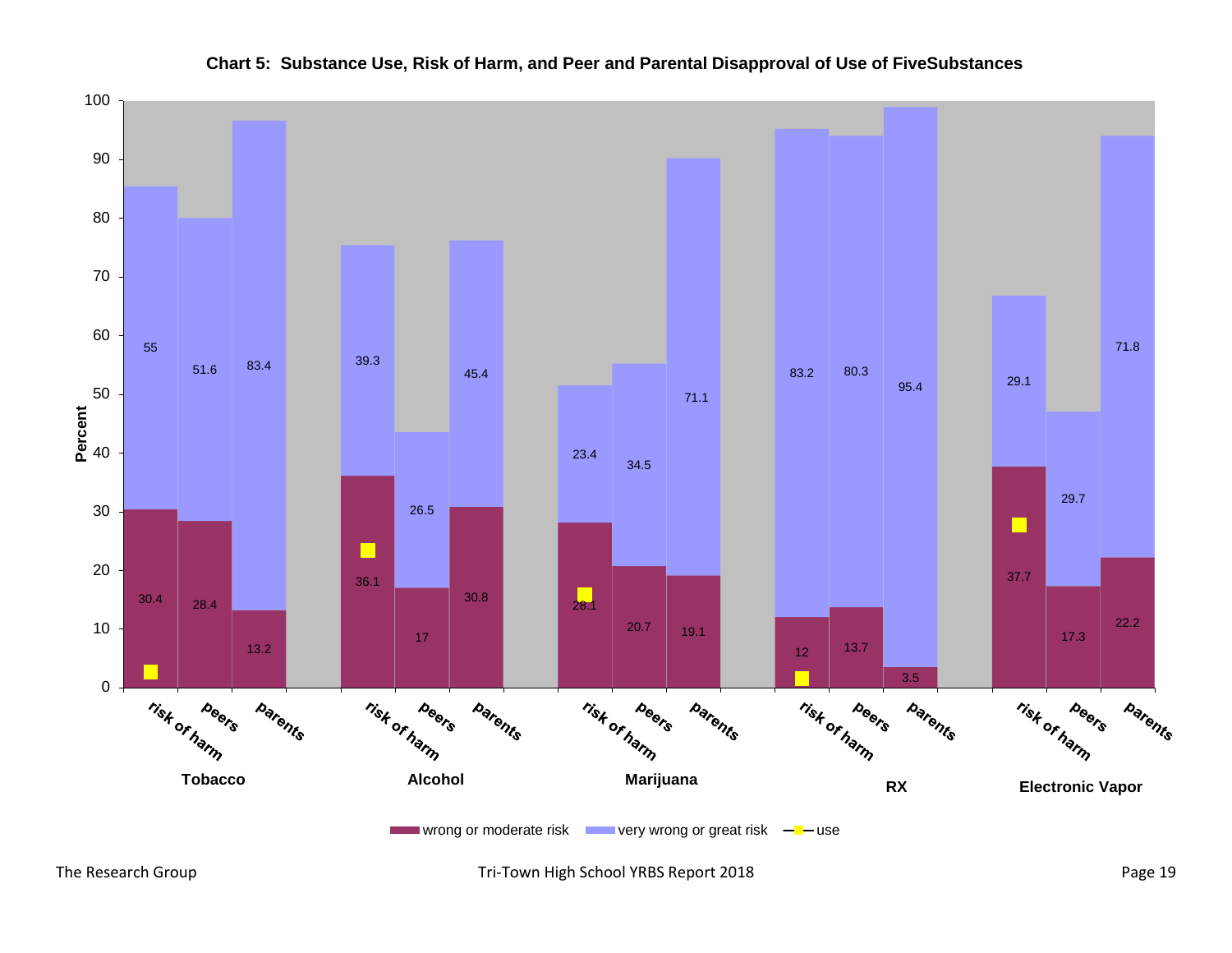Charts 6 through 10 illustrate the relationships between age and perceived risk of harm and perceived disapproval for five substances. In these charts peer and parental disapproval are the most extreme responses "Very Wrong" and risk of harm is also the most extreme responses "Very great risk". Use of most extreme response is more enlightening in this analysis than is the summation of the top two responses.

Tobacco and Rx Use without prescription show substantially different patterns than alcohol, marijuana, and E-products. First, use for both smoking tobacco and use prescriptions without a prescription is quite low for all groups – never reaching 20%. Second, risk of harm and perceived parental disapproval are high for both across all age groups. For tobacco and prescription drugs, risk of harm remains almost constant across age – a somewhat unexpected finding. For both substances, perceptions of parental disapproval remain relatively stable across age groups. Perceptions of peer disapproval decrease as age increases.

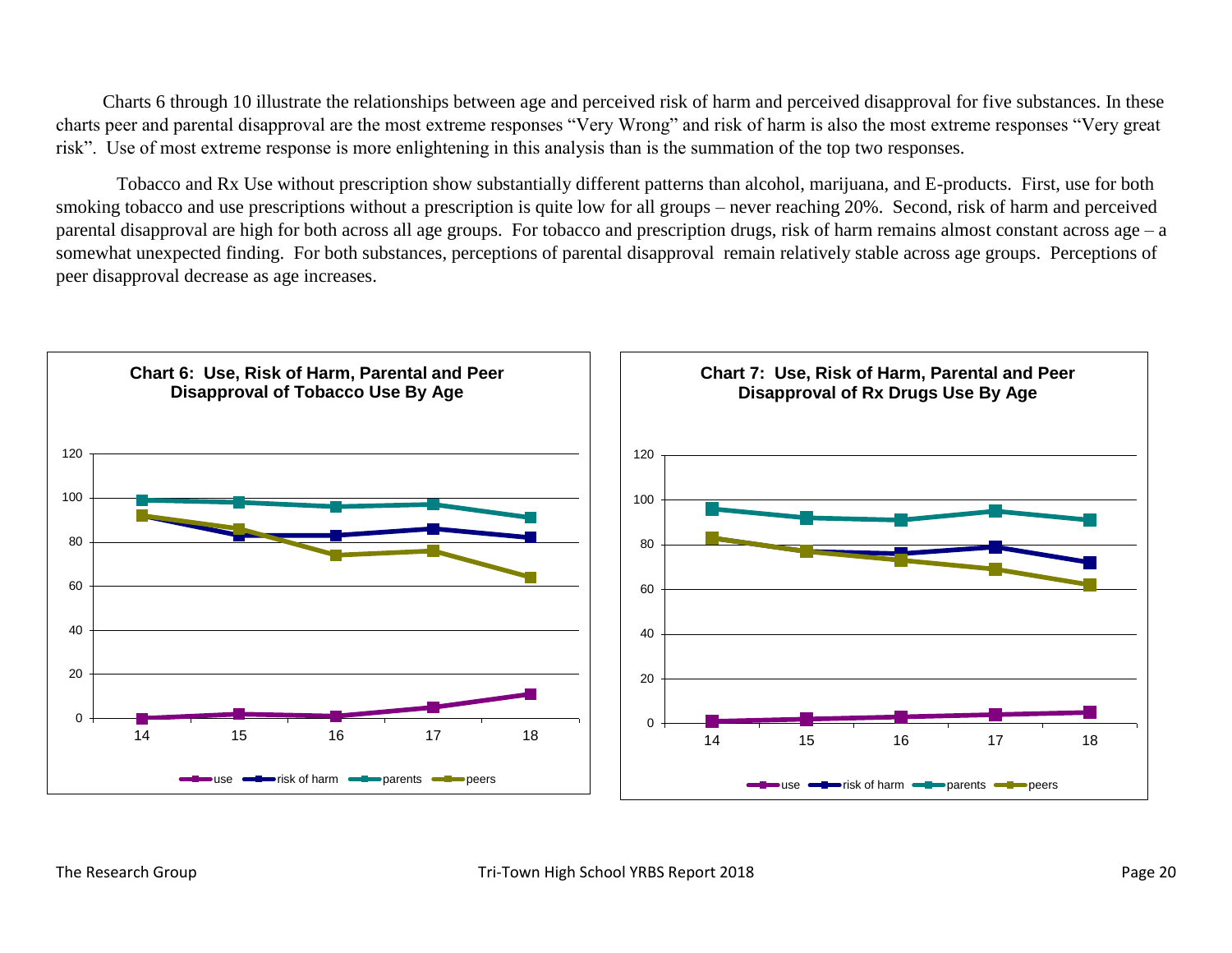Use of marijuana shows a clear pattern – risk of harm and disapproval decrease significantly with age while use increases significantly with age. For alcohol, risk of harm is relatively stable across age, while disapproval of both groups decreases and use increases with age. The disapproval levels started at 50% or higher for 14 year olds. Parental disapproval follows the same pattern, but the rates are higher. The pattern for E-products is somewhat different. Perceived harm and parental disapproval are relatively high across age groups while peer disapproval decreases with age and use increases – but not nearly as sharply as alcohol.



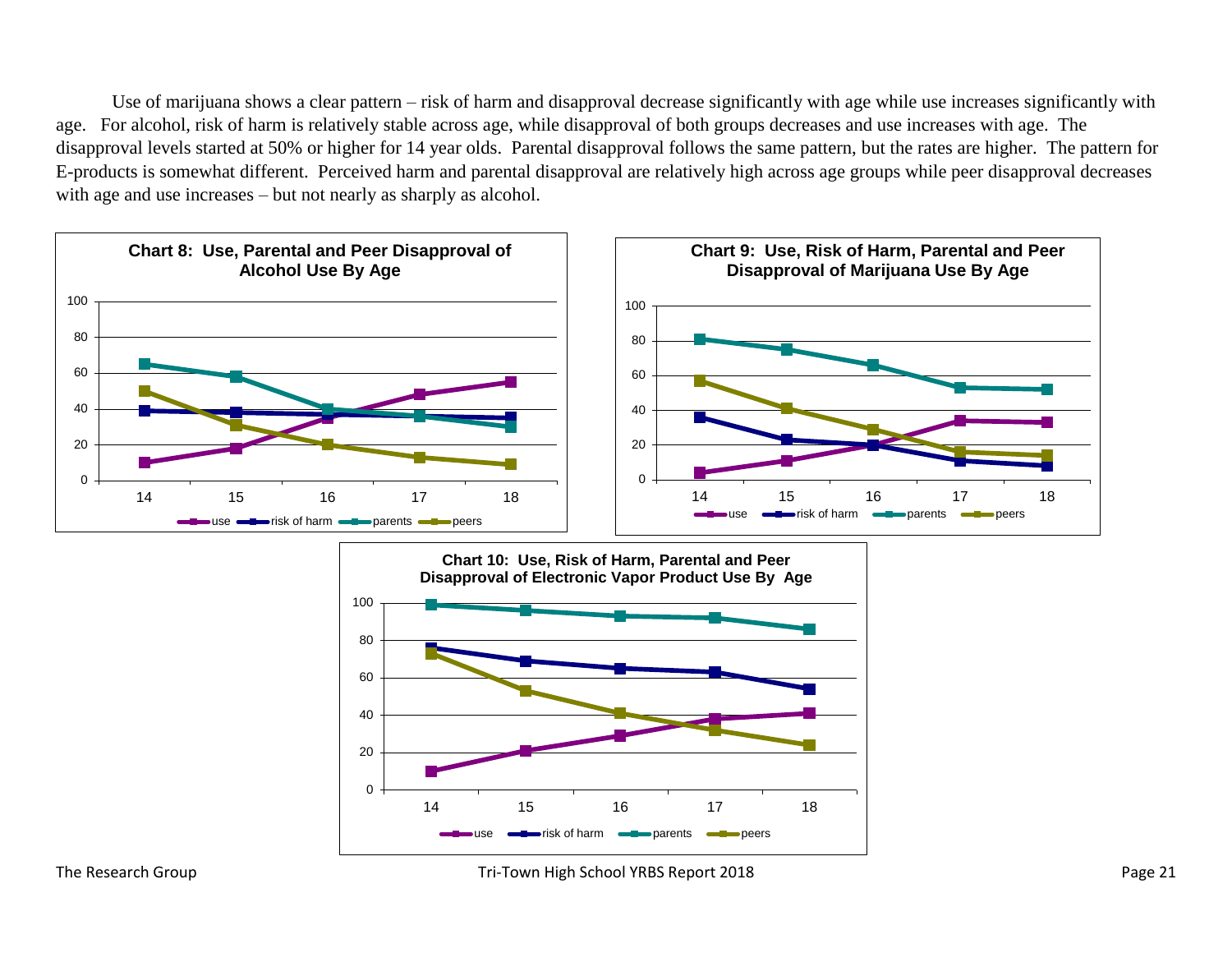## **Social Norming:**

Perceptions – and misperceptions – of 30 day use of misuse of all substances except prescription drugs in 2016 were very similar to those levels in 2014. Alcohol and marijuana reached the 50% threshold of difference between actual and perceived that is needed to be termed a "misperception" while cigarettes was at 49% and prescription drugs, at 40%.

Very interestingly, there were significant differences between girls and boys in perceptions of use for all four substances. In all four cases, girls had a significantly higher rate than boys.

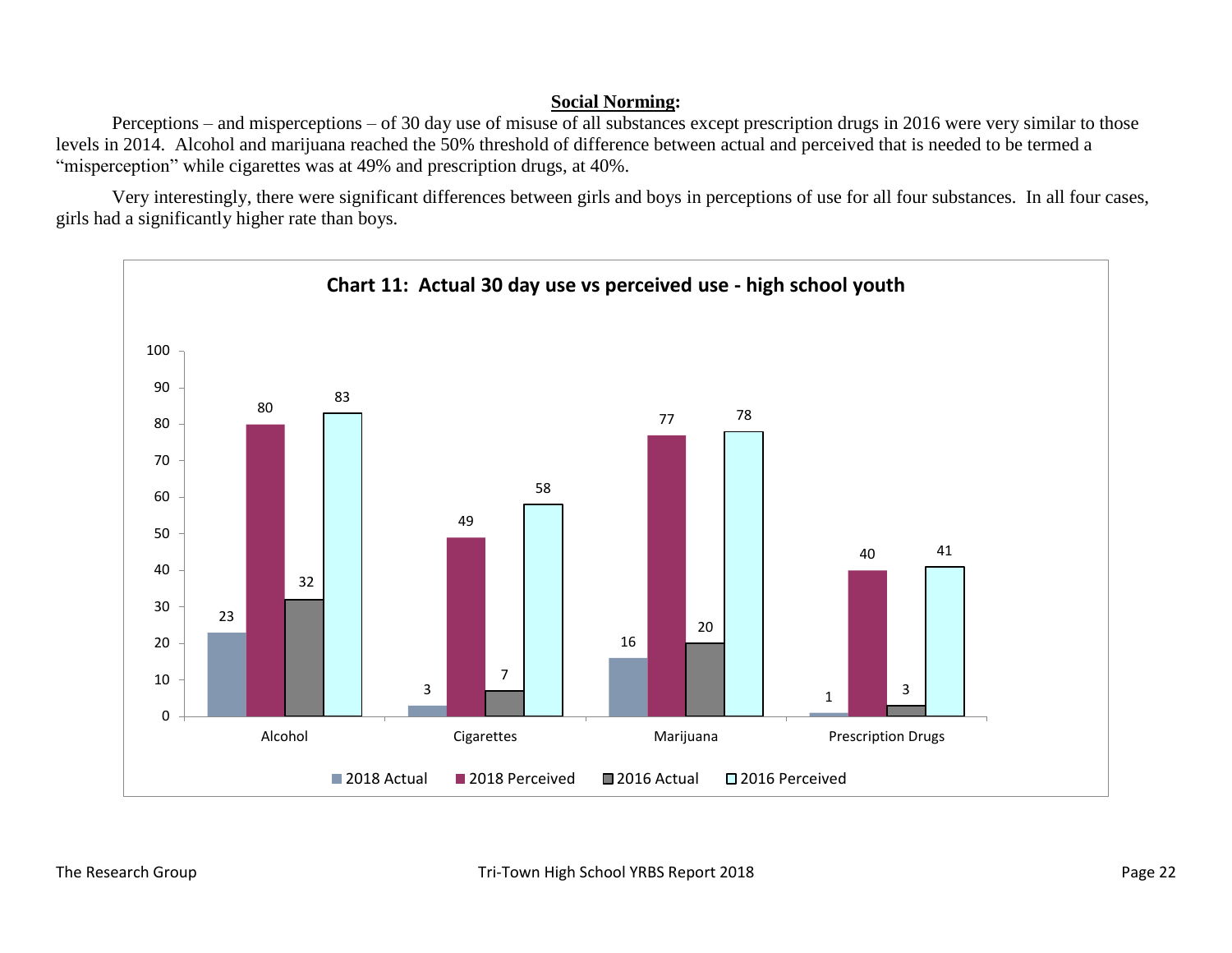## **Sexuality and Sexual Behaviors**

### **Sexual identity**

Close to 9 in 10 youth described themselves a heterosexual. The remainder of the youth responded lesbian or gay (1.4%), bisexual (4.9%) or questioning (3.9%). Girls were more likely than boys to say they are bisexual (7% vs 1.9%). In terms of gender identity, .1% said they thought of themselves as transgender males, .1% identified as transgender females, .5% as transgender other, .8% were uncertain how they thought of themselves, 1.4% did not understand the question, and the remainder indicated they did not think of themselves as transgender.

## **Sexual Activity**

Slightly less than 1/3 of the respondents reporting having been sexually active at some time during their lives with boys more likely than girls to respond "yes" (37.6% vs 26.2%) and older youth more likely than younger youth to indicate they had been sexually active. There was no difference across time. Age of onset was 15.3 and 1.6% reported being sexually active before age 13.

Most youth who reported being sexually active ever , or in the past 3 months indicated that they had had only one sexual partner (15.9% and 19.9%), respectively. In terms of age, those 16 years and older were more likely than those under 16 to report having been sexually active with at least 1 partner both at some point during their lives and during the past 3 months.

About 12% of those who were sexually active reported that they had used drugs or alcohol prior to their last sexual encounter with 16-18 year olds more likely than those under 16 to report this behavior. This is about half the proportion of sexually active in 2016 who reported alcohol or drug use before their last sexual encounter. Close to 5% reported that someone had sexual contact with them against their will.

#### **Safety, Protection, Pregnancy, and STDs**

Condom use: Close to 3/4 of the youth who are sexually active report that they or their partner used a condom the last time they were sexually active. Youth sixteen and over were more likely than older youth to report using a condom.

Pregnancy and pregnancy prevention: Only 1 in 25 youth who reported having sexual intercourse did not protect against pregnancy. More than ½ (56%) used a condom, 25% used birth control pills, and about 8% used some other method. Less than 2% reported having been pregnant or gotten someone pregnant (1.4%) – a significant decrease compared with 2016.

HIV and STDs: Eight point seven percent of youth reported having been tested with older youth more likely than younger youth to report this. Slightly more than 1% said they been told they had HIV or an STD (1.1%).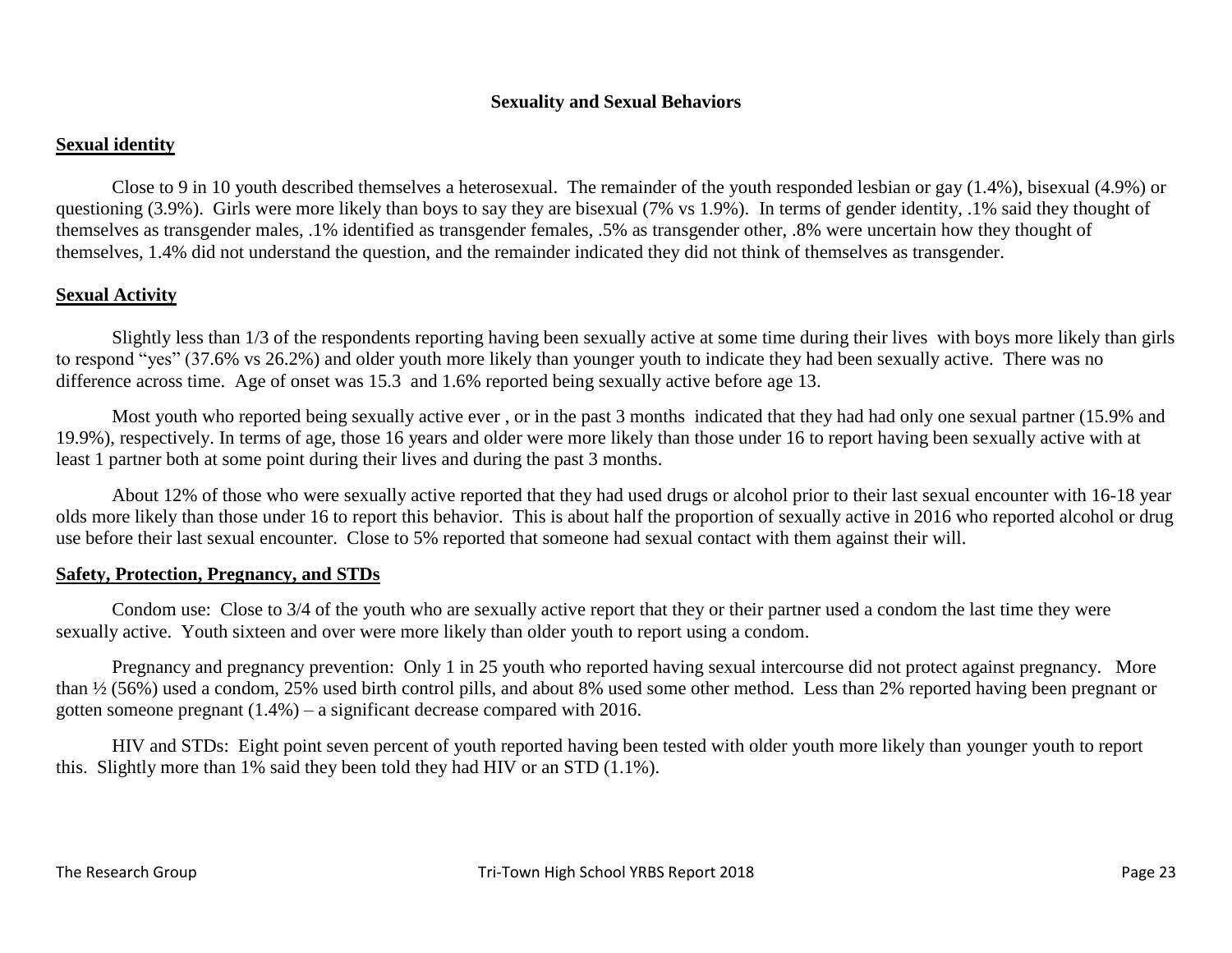### **Behaviors that Contribute to Unintentional Injuries**

Youth were asked a series of questions about safety choices they make while rollerblading etc., operating a vehicle or being a passenger in a vehicle. The table below illustrates how frequently they engage in behaviors that might contribute to injury. For each behavior, we present the percentage who make a "poor choice" regarding safety at least once. For example, in terms of wearing a helmet while rollerblading, biking, etc., we show the percent who did not respond "Always". For questions that deal with driving, the number is the percentage of those who do drive that engage in the behavior.

| Rollerblading/skiing/etc          | 75.3% |
|-----------------------------------|-------|
| Seat belt when riding with others | 21.3% |
| Drive with other who drank        | 10.5% |
| Drive after drinking              | 3.0%  |
| Drive with other who use pot      | 12.9% |
| Drive after smoking pot           | 6.6%  |
| Text while driving                | 25.0% |
| Use cell while driving            | 33.0% |

The most consistent differences across demographic groups was the boys were more likely than girls to ignore safety precautions in all areas. Of note, the proportion of non-drivers is higher in 2018 than in 2016.

The most consistent differences across demographic groups was the boys were more likely than girls to ignore safety precautions in all areas.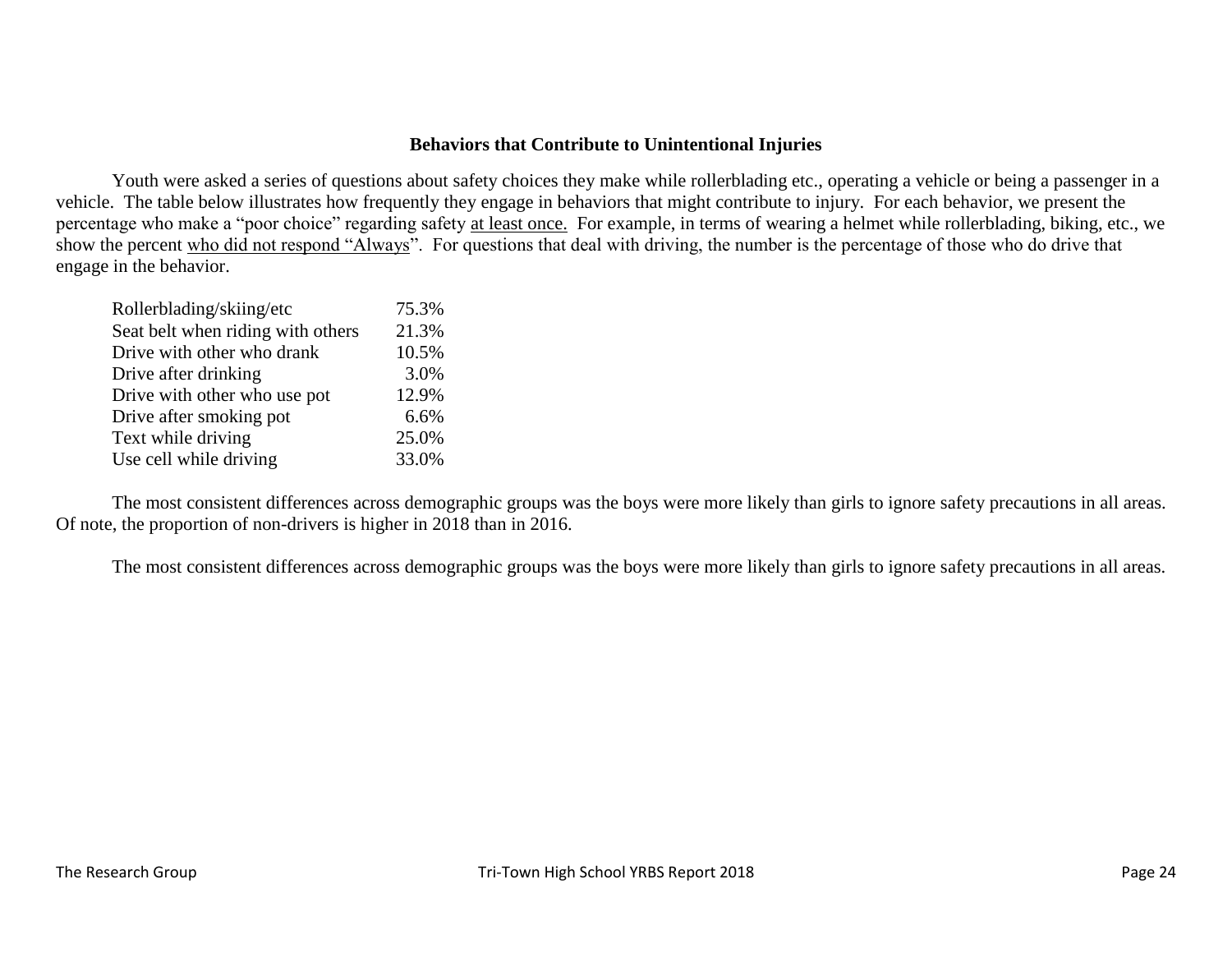## **Behaviors that Contribute to Violence**

Youth were asked a series of questions regarding carrying weapons, fighting, and being threatened or injured. There were few differences across time or across age groups on these questions, but there are significant differences across gender on all questions. Differences are noted below.

- $\bullet$  In past 30 days did you . . .
	- Carry a weapon  $-7.1\%$  (less than 2016 9.2% and boys more likely than girls 14.4% vs .8%)
	- Carry a gun 2% (Boys more likely than girls  $4.1\%$  vs 0%)
	- Carry a weapon on school property  $-.5\%$
	- Not go to school because you felt unsafe  $-4.7\%$  with increase in "1 day" response compared to 2016 (3.2% vs 1.7%)
- $\bullet$  In the past 12 months ...
	- Were you threatened or injured on school property with a weapon  $-4.9\%$  (up from 2.8% in 2016 and boys more likely than girls 6.7% vs 2.9%)
	- Were you in a physical fight  $-14.9\%$  (Boys more likely than girls 26.1% vs 4.0%)
	- Were you in a physical fight in which you needed to be treated by MD or nurse  $-1.8\%$  (Boys more likely than girls 2.8% vs .4%)
	- Were you in a physical fight on school property  $-5.1\%$  (Boys more likely than girls 9.3% vs .9%)
- Have you ever been hurt **physically or sexually** by a date Yes 3.4% (Girls more likely to be **sexually** hurt than boys 2.6% vs .2%).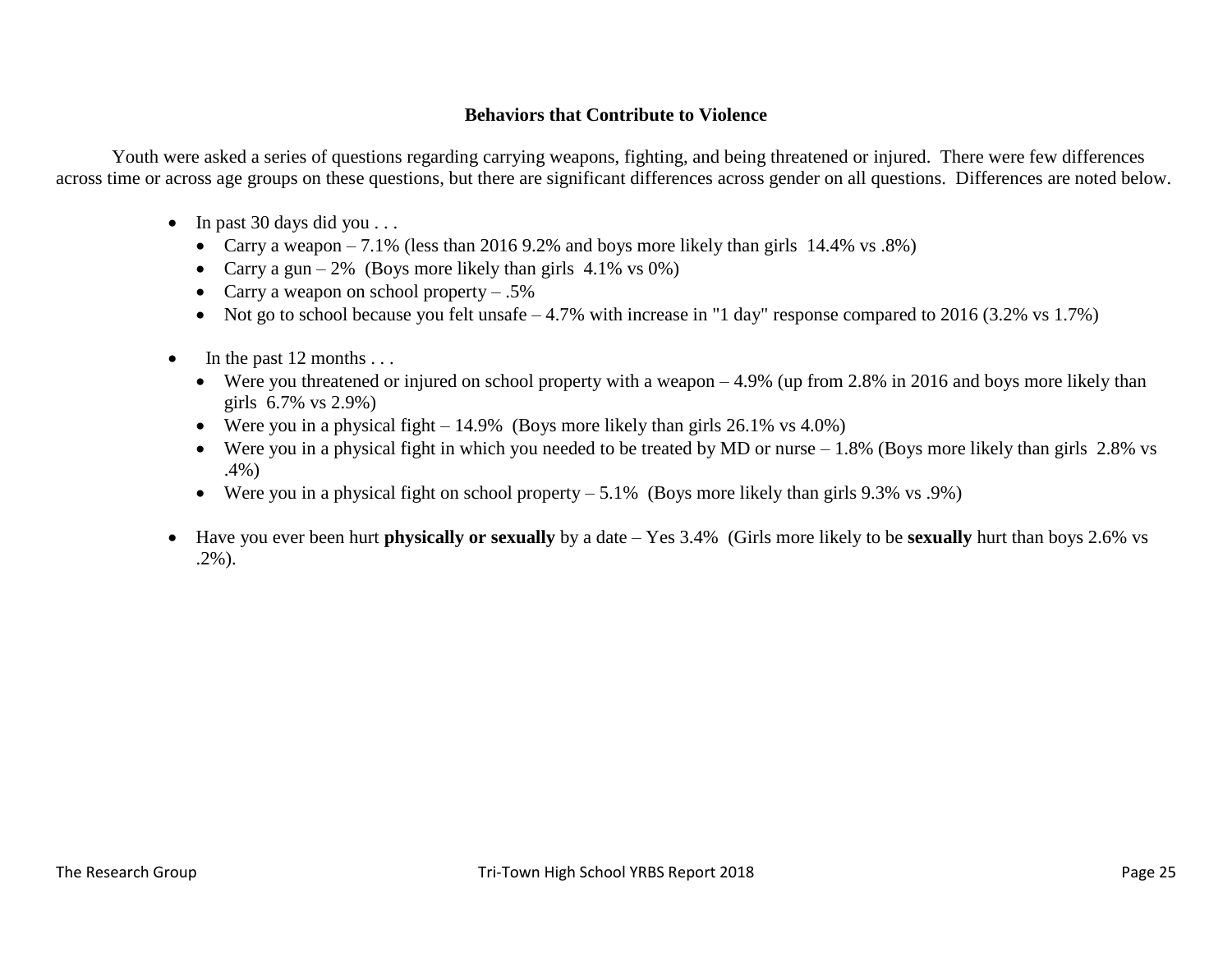## **Bullying**

Youth were asked if they had been the victim or perpetrator of bullying in the past couple of months and to provide some details regarding types of bullying, reactions to bullying, and locations. This year, they were also asked about hurtful posts on social media and receiving and sending sexually explicit posts. Given the discrepancy between number of victims and number of perpetrators, it would appear that 1) youth are hesitant to admit they bully others, 2) youth don't define their actions as bullying, or 3) most bullying is done by a relatively small group of youth.

All differences across gender, age, grade, and time are noted below.

## **Youth as victim of bullying**

- Occurrence
	- In the past few months have been bullied at least once **at school** 15.1% not significantly different from 2016. (Girls more likely than boys to have been bullied once or twice in past couple of months 13.2% vs 8.2%.)
	- In the past few months have been bullied at least once **on cellphone or over internet** 12.7% (Girls more likely than boys to report once or twice 13.0% vs 7.8%)
- Most common types of bullying at school
	- Others spread lies/rumors  $-8.2\%$  (Girls more likely than boys 10.2% vs 5.3%)
	- $\bullet$  Been called mean names, made fun of  $-7.5\%$
	- Excluded 6.9% (Girls more like than boys  $9.6\%$  vs  $3.3\%$ )

## **Youth as perpetrator of bullying**

- Occurrence
	- In the past few months bullied another youth at least once at school  $-4.1\%$
	- In the past few months bullied another youth at least once **on cellphone or over internet** 3.4%
- Most common types of bullying at school
	- Called others mean names, made fun of  $-2.6\%$ . (Boys more likely than girls 3.7% vs 1.3)
	- $\bullet$  Excluded 1.3%
- **Location of bullying**
	- Most youth indicate they have not experienced or seen bullying in the past few months  $(65.3%)$  significantly higher than 2016 59.4% -- with boys more likely than girls to say they haven't experienced/seen it (72.7% vs 59.3%)
	- Most common locations
		- Social media 19.6% (Girls more likely than boys  $24.9\%$  vs  $13.2\%$ )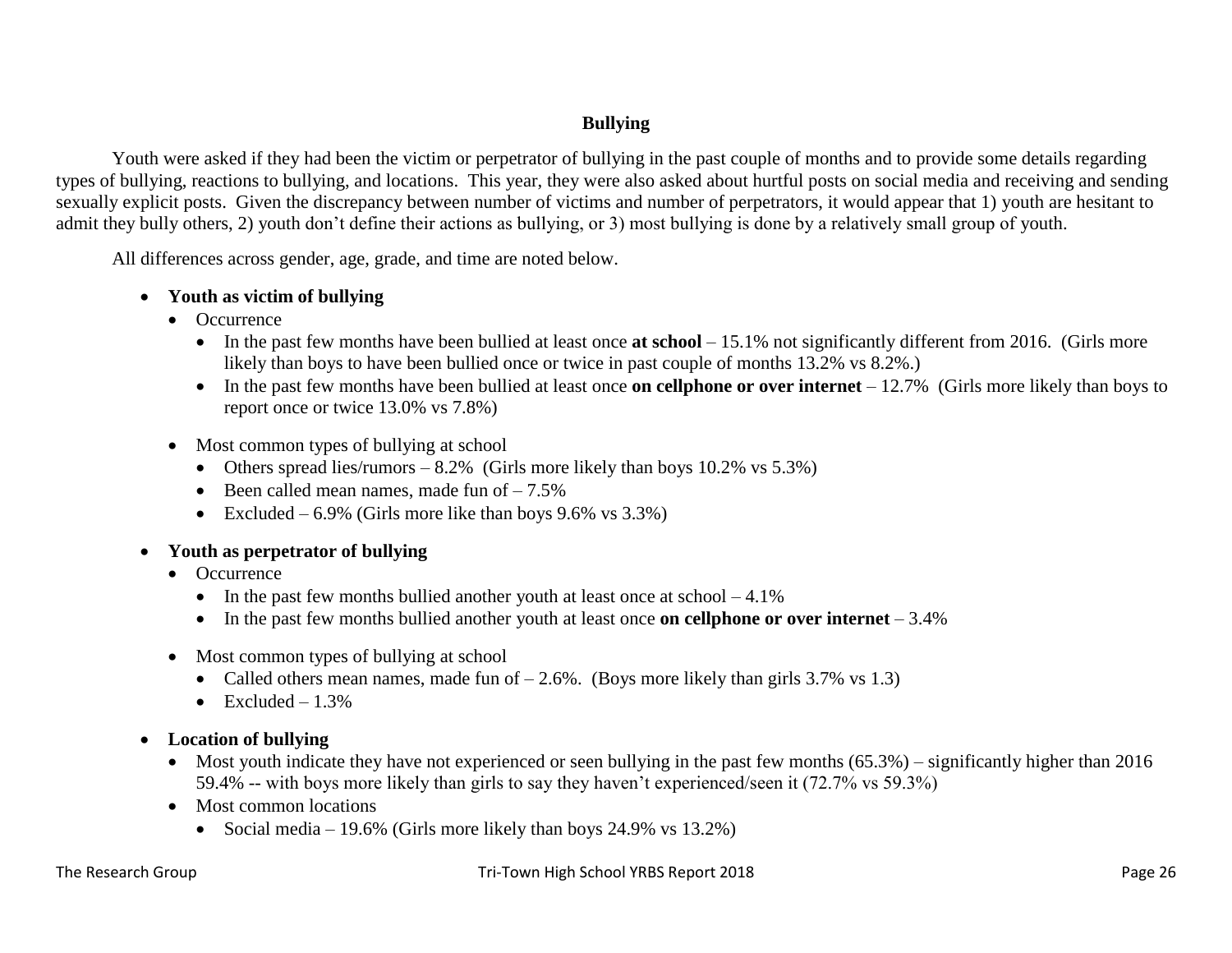- $\bullet$  Hallways 12.6%
- $\bullet$  In the cafeteria 11.5%
- $\bullet$  On the bus 6.8%

## **Reactions and Responses to bullying**

- Victim's most typical reactions to bullying
	- Walk away/ignore  $-14.0\%$  (Girls more likely than boys 17.3% vs 10.0%)
	- Respond with words or actions  $-9.3\%$
	- Tell the person bullying to stop  $-7.1\%$
	- Tell parents  $-5.3\%$  (Girls more likely than boys 6.7% vs 3.7%)
- **Observer's** most typical reactions to bullying
	- Never noticed any  $-47.3\%$  boys more likely than girls (53.4% vs 41.9%)
	- Try to help the bullied youth  $-33.2\%$  girls more likely than boys 36.8% vs 29.2%
	- Do nothing but think I should help  $-11.5\%$  girls more likely than boys (13.6% vs 9.2%)
	- Tell my parents  $-10.3\%$  girls more likely than boys 14.2% vs 6.2%.
- **Frequency with which teachers try to put a stop to bullying** 
	- Almost always  $-22.3\%$  (down from 30.3% in 2014 : Boys more likely than girls to report this frequency (29.8% vs 15.6%)
	- Almost never  $-12.6\%$  (not different from 2016)

#### **Hurtful posts and explicit material:**

About 2/3 of the youth reported that they never received social media posts that upset them (67.9%); 17.3%, that they received them before but not in the past year; and 14.8%, in the past year. About 1% said they received such posts once a week or more . Girls were more likely than boys to report having received these posts at some point (40.3% vs 23.2%) with 22.7% vs 11.6% receiving some but not in the current year and 15.0% vs 8.6% saying they had received them a few times in the prior year.

Slightly more than 1 in 4 said they had received explicit material via electronic media during the past 12 months with boys more likely than girls to report this (29.6% vs 23%). About 1 in 7 said they had sent such material in the past 12 months (14.1%) with 9<sup>th</sup> graders less likely than all others to report having done so.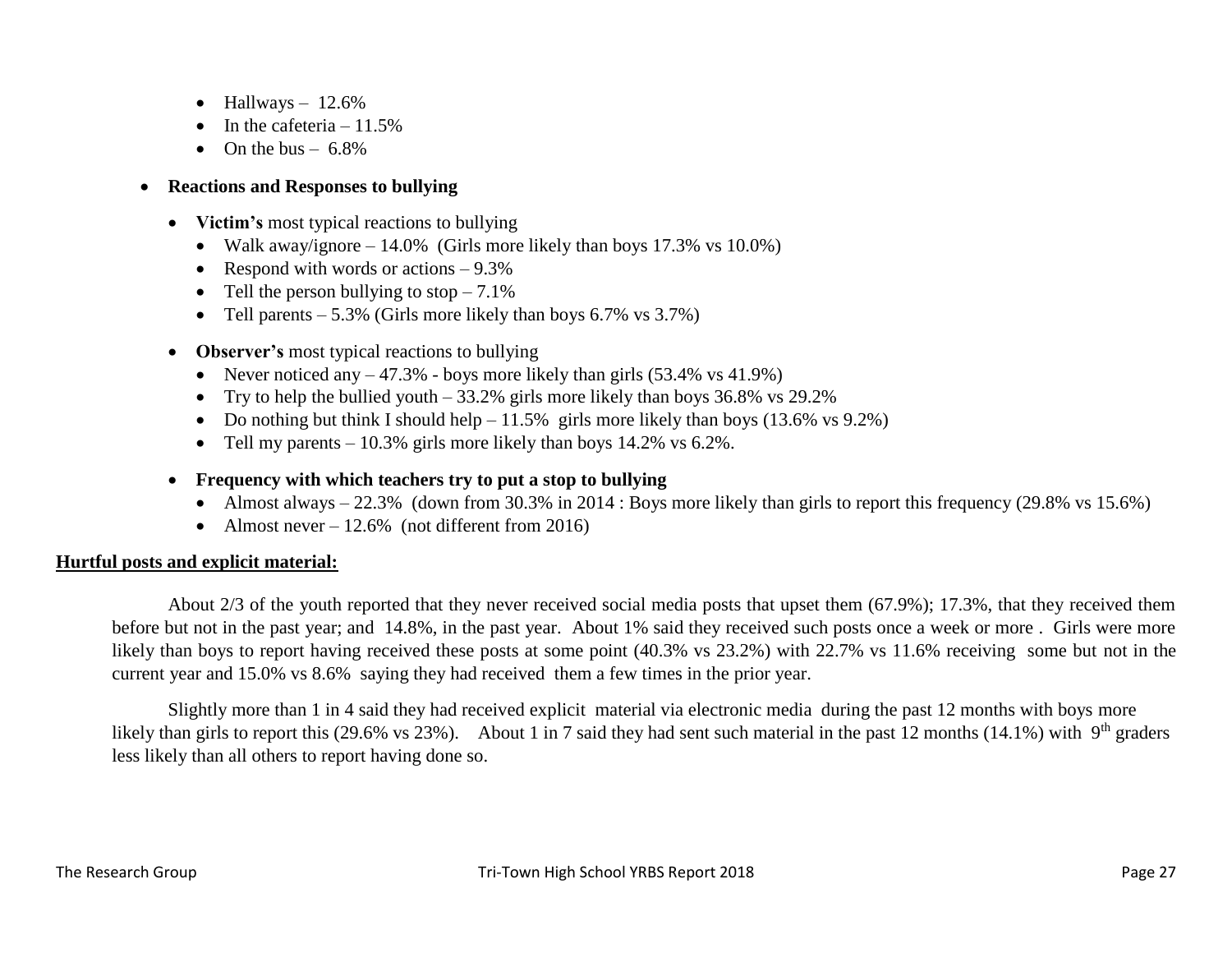## **Stress, Depression, and Self-Harm**

## **Stress:**

When asked how much of a problem stress was nearly equal numbers of youth replied "Not a problem at all/Almost never a problem" (17.8%) and "Always a problem" (22.6%) with the remaining split about evenly between "Sometimes" and "Often". Girls were more likely than boys to respond "Always" (30.5% vs 11.4%), while boys were more likely to respond "Not at all" or "Almost Never" (30.5% vs 6.4%).

The most frequently mentioned sources of stress were

- School work  $(90.8\%)$
- My expectations of myself  $(61.0\%)$
- Extra-curricular activities (43.7%)
- Parents' expectations of me  $(43.6\%)$
- Friendships  $(42.0\%)$
- Getting into college  $(40.6\%)$
- Family  $(32.6\%)$

In 2018 compared to 2016, all but one topic exceeded 40%. Girls were more likely than boys to report feeling stressed about all topics. The same pattern was true last year.

Most youth employed some type of positive stress management technique with the most popular being

- Talking to friends  $(53.7\%)$ .
- Journal/draw/listen to music/spend time alone  $(42.2\%)$
- Talk to parent or family member (36.2%).
- Exercise/yoga  $(29.3\%)$ .

About 1 in 10 each said they used drugs or alcohol to manage stress (7.5%) or they had no way to manage stress (10.3%).

## **Depression and Self-harm (including suicide):**

When asked if they exhibited signs of clinical depression (feeling sad or hopeless almost every day for two weeks or more in a row . .), 22.0% responded "Yes" with girls more likely than boys to respond in this manner (25.4% vs 17.3%). About 1 in 11 reported having hurt or injured themselves on purpose at least once (8.8%). The percentage of girls responding "yes" dropped significantly since 2016 (5.7% vs 11.4).

During the past twelve months, 10.7% said they seriously considered suicide (up from 7.2% in 2016) and 6.6% said they made a plan about how they would attempt suicide. Like 2016 there was no differences across gender on this question. During the past 12 months 1.7% said they actually attempted and .5% indicated they were treated by a doctor or nurse.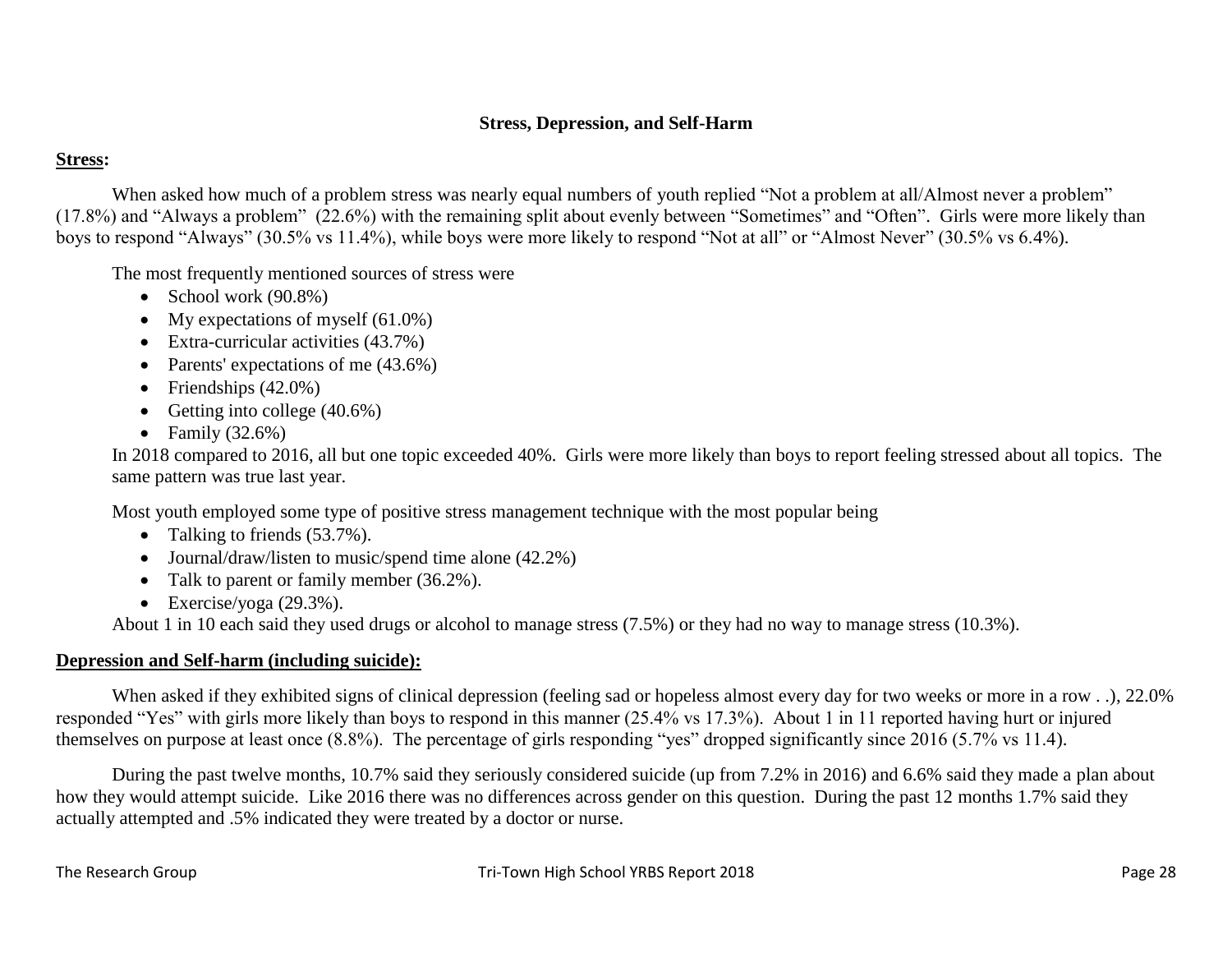## **Protective Factors**

Protective factors are associated with the prevention of risky behaviors and substance use. Perception of risk of harm from substance use and parental and peer disapproval of substance use were discussed earlier and were shown to relate to substance use (pages 49-70). In this section we address presence of supportive adults, feeling valued, and participation in sports and extra-curricular activities.

## **Feeling Safe at School:**

More than  $\frac{1}{2}$  of the youth agreed or strongly agreed with the statement, "I feel safe at school"; close to 1/3 were neutral (30.9%); and, 11.4% disagreed or strongly disagreed. Boys were more likely than girls to strongly agree (15.8% vs 7.8%) and girls were more likely than boys to respond "Neutral" (37.1% vs 24.1%). Fifteen and eighteen year olds were more likely than 14 year olds to disagree and seventeen year olds were more likely than 14 year olds to strongly disagree.

## **Supportive Adults:**

More than  $\frac{3}{4}$  of the youth reported having at least one teacher or other school adult they could talk with about important things. Outside of school only 3.1% said they did not have an adult to turn to about things important to them, while more than half mentioned parent or other adult family member (50.7%) and 41.9% mentioned both family and non-family adults. Girls were more likely than boys to have both family and nonfamily adults to talk to (45.5% vs 37.9%) while boys were more likely than girls to say they did not have someone outside of school to talk to (4.5% vs 1.1%). These percentages were not different from those found in 2016.

When asked if they had spoken with an adult family member about various topics, about 1/4 said they had not, while 62.9% had discussed electronic vapor products (a significant increase from 2016 – 33.5%); 58.5% had discussed alcohol; 51.0%, marijuana; 40.1%, riding with someone who was under the influence; 35.4%, sexual activity; and, 26.1%, tobacco. The remaining topics were named by under 20%.

## **Feeling Valued:**

Slightly more than ½ agreed or strongly agreed with the statements:

- I feel my teachers care about me and give me encouragement and support. (56.8%)
- $\bullet$  I feel my peers at this school care about me as a person. (56.2%)

Slightly less than ½ agreed or strongly agreed with the statements:

 $\bullet$  I feel that adults in the Tri-Town community care about me as a young person. (45.1%)

Interestingly, boys were more likely than girls to strongly agree with the first two statements (14.5% vs 8.7% and 15.8% vs 7.7%, respectively).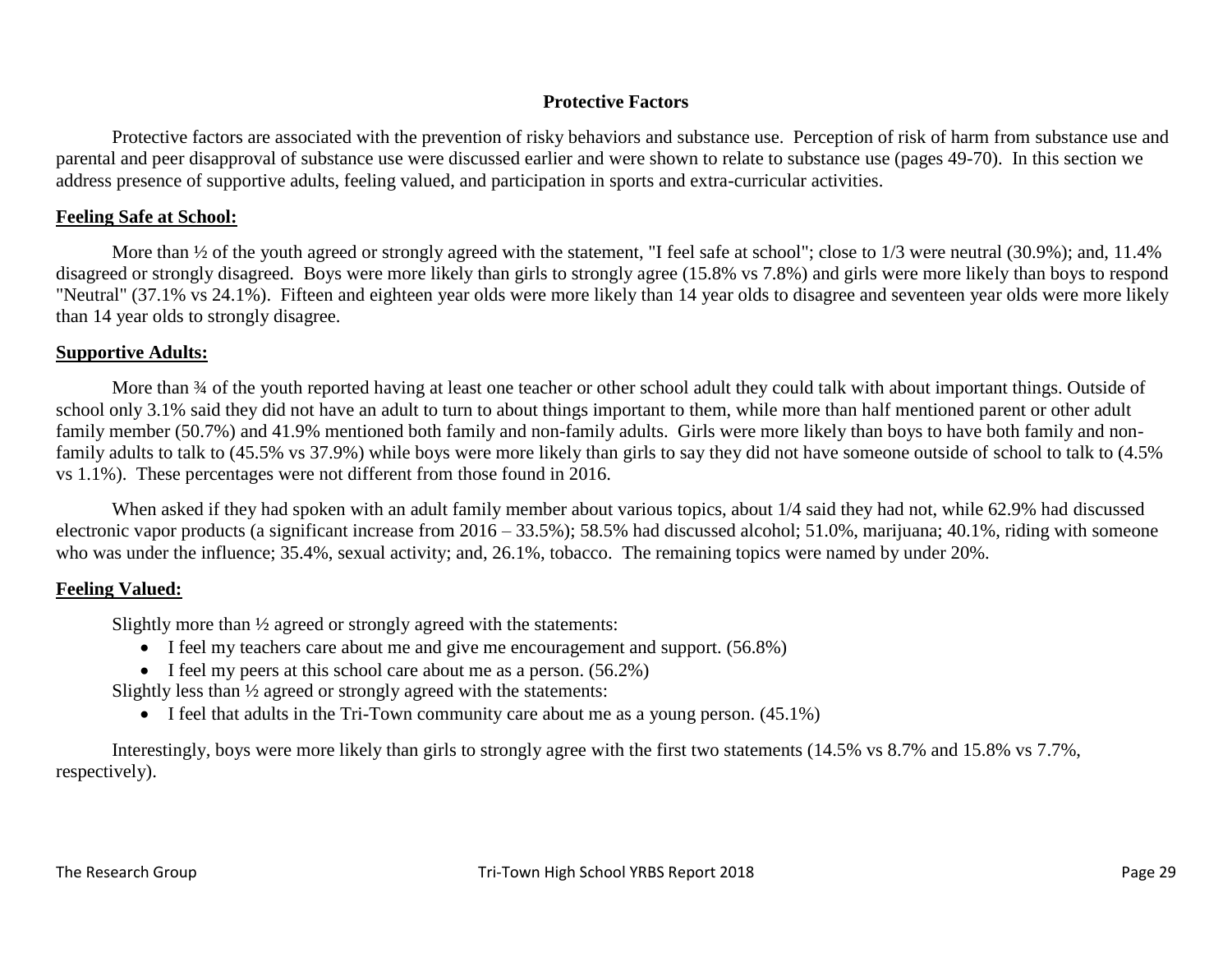## **Participation in sports and extra-curriculars:**

Nearly 3/4 said they were involved in an organized after-school activity (74.5%); and almost 2/3 said they spent at least 1 hour on volunteer work or community service (62.4%). Girls were more likely than boys to be involved with organized after-school activities (80.5% vs 67.9%) and community service (70.1% vs 54.5%).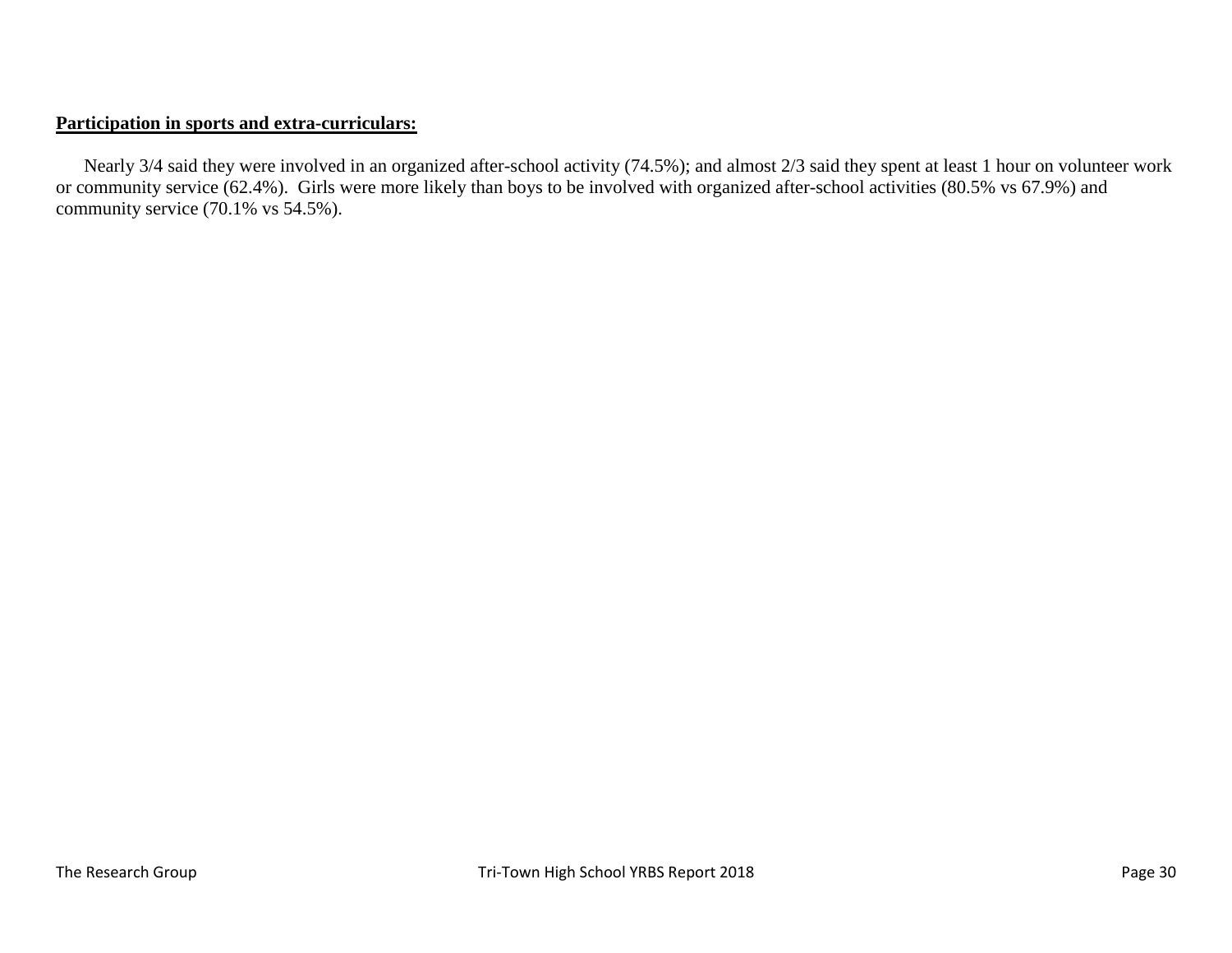### **Weight and Weight Management:**

The relationship between body image (perception of weight) and weight management was fundamentally the same as in 2014 and 2016. The proportion seeing themselves as underweight is very close to the proportion who are trying to gain weight (18.5% and 18.4%, respectively). However, the proportion seeing themselves as overweight (21.1%) is significantly lower than the proportion who are trying to lose weight (39.5%) with girls more likely than boys to report they were trying to lose weight 53.0% vs 24.5%).

 $\blacksquare$ 

Somewhat over ½ of the youth described their weight as "about right" (60.4% -- with girls more likely than boys to say they are about the right weight (65.0% vs 55.0%) and yet some of those girls must be trying to lose weight in order to reach the 53.0% of girls who report they are trying to lose. It appears that even if a girl perceives her weight to be "about right", she feels pressure to become thinner.

Only 6.4% of the youth mentioned unhealthy weight management methods (e.g. fasting, diet pills, vomiting, laxatives) with girls more likely than boys to use those methods (9.0% vs 2.6%). Preferred methods of weight management were exercise (63.2%) and eating fewer calories (33.9%). There were no changes over time.

#### **Physical Activity:**

Close to 9 in 10 youth reported engaging in 60 minutes of physical activity that made them sweat and breathe hard at least one day in the last seven (85.9%) with boys doing so more frequently than girls.

#### **"Electronic" Activity**:

Only 1.0% said they did not use an electronic device for non-homework activities and 2.3% said they used one for less than an hour a day. In contrast 65.2% said they used a computer or smartphone 3 or more hours per day – not significantly different from 2016.

#### **Nutrition and sleep:**

Breakfast: About 4 in 10 reported eating breakfast every day (41.7% - significantly lower than 2016 – 46.5%) and 8.4% reported never eating breakfast.